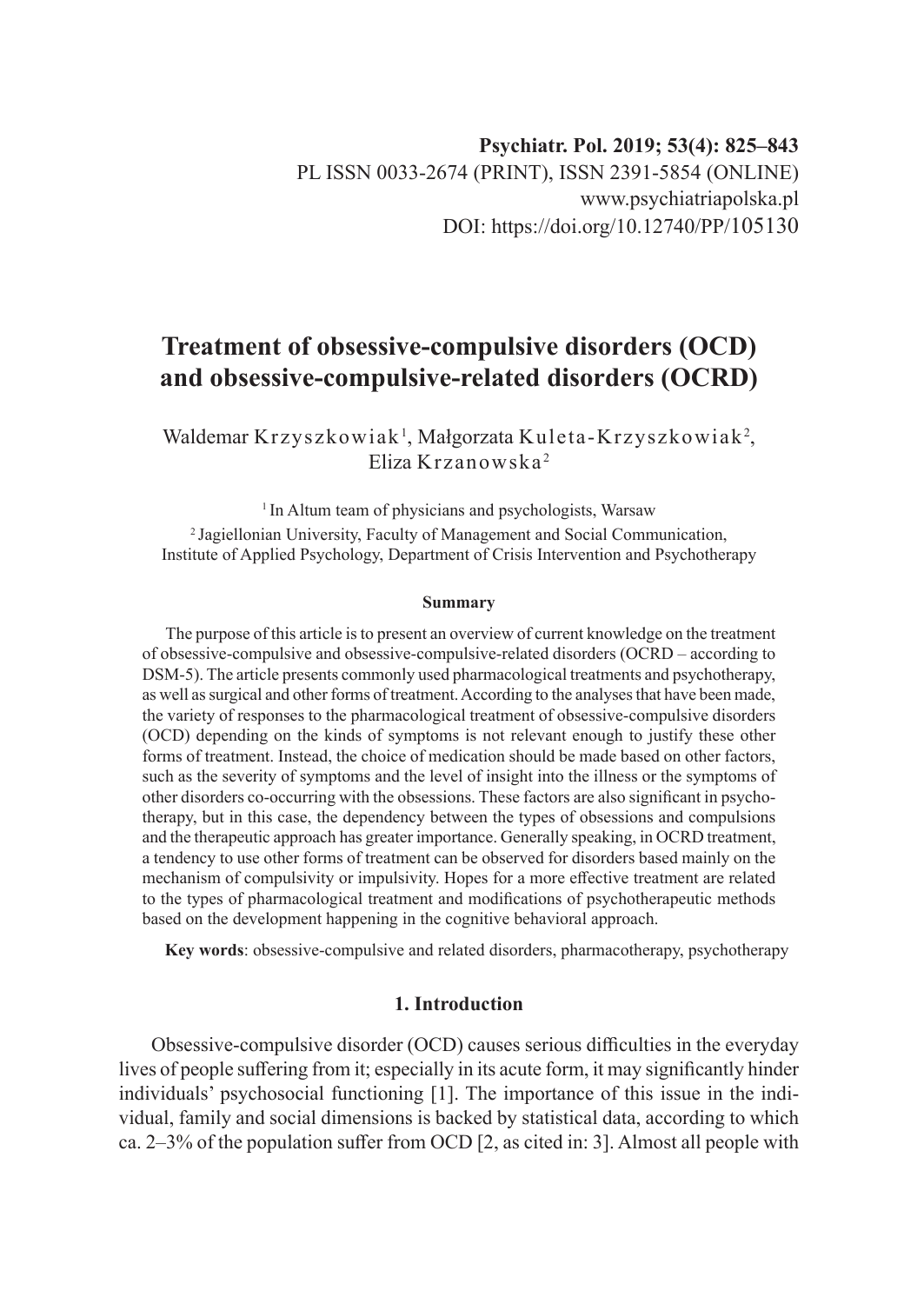OCD experience difficulties in relations (92% have problems with starting a relation because of low self-esteem; 73% experience problems in their families and 62% in friendships, which are related to the risk of parting), with nearly half of them having problems in the professional area (58% have trouble with continuing education, 47% experience difficulty with keeping a job, and 40% are unable to work); 13% attempt suicide as a result of suffering from obsessions [4, as cited in: 1]. Over 90% of people with OCD meet the criteria related to other psychological disorders [2, 5, as cited in: 3], including depression, bipolar disorder, eating disorders, anxiety disorders, personality disorders, and schizophrenia [1, 3], thus complicating the diagnostic process and treatment. Another difficulty is caused by a delay in the start of the treatment because of the 'embarrassing' nature of OCD (not to mention a lack of insight into the illness); on average, it takes 10 years from the first symptoms to appear before help is sought and around 17 years until appropriate treatment is undergone [4, as cited in: 1].

Ongoing discussions on the nature of the obsessions – whether they are a symptom, a consequence, or the cause of anxiety disorders – have resulted in changes in the American classification of mental disorders DSM–5 [3, 6]. OCD, traditionally classified as an anxiety disorder, has been included in a newly created separate group – 'Obsessive-Compulsive and Related Disorders' (OCRD) [6] – which includes, apart from OCD, four other disorders: body dysmorphic disorder, trichotillomania (hair-pulling disorder), hoarding disorder, and dermatillomania (excoriation disorder or skin-picking disorder).

This change expresses a different understanding of the psychopathology of OCD, which considers compulsiveness (understood as a tendency to engage in repetitive actions) as the basis of these disorders. As opposed to the previous understanding of OCD, compulsiveness theory assumes that anxiety has no direct functional relation to compulsive symptoms [7, as cited in: 3]. However, compulsiveness is a characteristic feature for many other neuropsychiatric disorders, so it has resulted in an issue of which disorders should be or not be included in the OCRD group. In the case of DSM-5, an arbitrary decision was made as a compromise between those against the changes in the OCD classification and advocates of creating a broad transdiagnostic category of OCD [8, as cited in: 3] to include the above-mentioned disorders in OCRD but to exclude disorders such as hypochondriasis or olfactory reference syndrome (which, similar to body dysmorphic disorder, involves compulsive behaviors, included in the proposed changes to ICD-11).

With the doubts concerning OCRD put aside, OCD itself is a complex disorder that shows a range of symptoms. This variety is commonly limited by grouping the symptoms into the following conceptually coherent subtypes: (1) cleaning (contamination obsessions with cleaning/washing compulsions); (2) symmetry (symmetry obsessions and repetition, ordering and counting compulsions); (3) intrusive or taboo thoughts (e.g., sexually or religiously aggressive obsessions and the compulsions related to them – neutralizing behaviors); and (4) harm (fear of harming oneself or others and checking compulsions). The subtype involving compulsive hoarding, previously included here, has been made a separate disorder belonging to the OCRD group. Other obsessions and compulsions may include doubts concerning everyday activities (leaving the door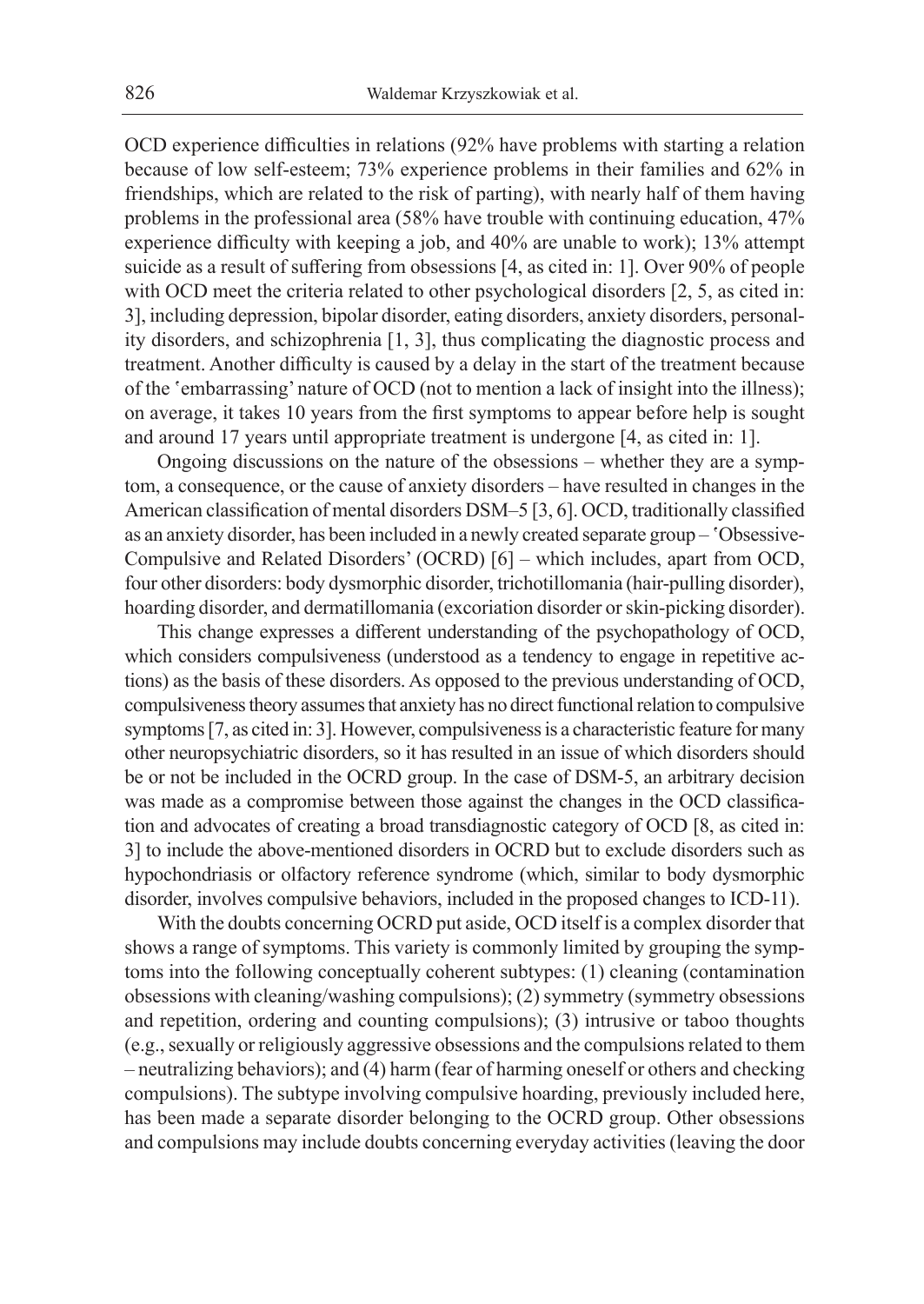open, leaving the gas on), the need to possess/memorize information (license plates, ads etc.), an obsessive focus on bodily functions (so-called somatic obsessions), and intrusive, non-aggressive fantasies and thoughts or superstitions ('black cat', 'graveyard'), lucky/unlucky numbers, colors etc. One should note that patients often have symptoms from more than one subtype [6].

The diagnostic criteria for OCD in DSM-5 are relatively simple. The obsessions and/or compulsions must be time consuming (at least an hour per day) or cause significant suffering or a substantial disruption of one's functioning in the social, professional or other important areas. Because of the fact that insight into the illness affects its prognosis, such an insight has to be specified for all patients diagnosed with OCD. The level of insight may be  $(1)$  good or satisfactory,  $(2)$  poor, or  $(3)$  no insight/delusional convictions. No insight means that the patient thinks with all certainty that the beliefs related to OCD are entirely true. This usually involves a lack of motivation for treatment and poor prognosis. Apart from an assessment of the level of insight, whether the patient had or has chronic tic disorder should be investigated [6].

The aim of this work is to present the current view on the issue of treatment of obsessive-compulsive and related disorders according to DSM-5, taking into account potential differences in the therapeutic approach that may result from greater heterogeneity of the included disorders. We have prepared an overview of various types of OCD/ OCRD treatments by using available digital databases (PubMed, Cochrane, PsycINFO), meta-analyses, review works, randomized clinical trails' outcomes, and handbooks in English and Polish. We hope that this will be helpful primarily for clinicians and for people helping others who are suffering from obsessions and related disorders on a daily basis.

The diversity of OCD symptoms begs the question of whether it is a disorder with one or multiple causes. As an attempt to answer this question, a number of models presenting different groups of obsessive-compulsive symptoms, such as biological, cognitive and behavioral models, have been created. Existing models, however, are far from giving a sufficient explanation of why one person has obsessions related to contracting germs and excessive hygiene, whereas someone else has obsessions and compulsions connected to symmetry and counting, and another person has both classes of symptoms at once [9]. One of the elements included in the biological model of OCD is the reaction to treatment. Knowledge about the differences in reacting to the treatment of OCD/OCRD, apart from its cognitive value, could have great clinical value and help in the choice of the most efficient type of treatment for a given type of disorder or the nature of the symptoms it involves. As can be seen from an overview of the medical literature, the phenomenology and symptomatology of OCD and OCRD are not entirely coherent. Thus, a tendency to differently approach various disorders within the group can be observed, depending on the presence/intensity of obsessiveness, compulsiveness and impulsivity in the psychopathological picture [4, 10].

Before we proceed to discuss the issues related to the treatment both of the specific subtypes of OCD and the disorders included in OCRD, let us generally present the current standards for treating OCD.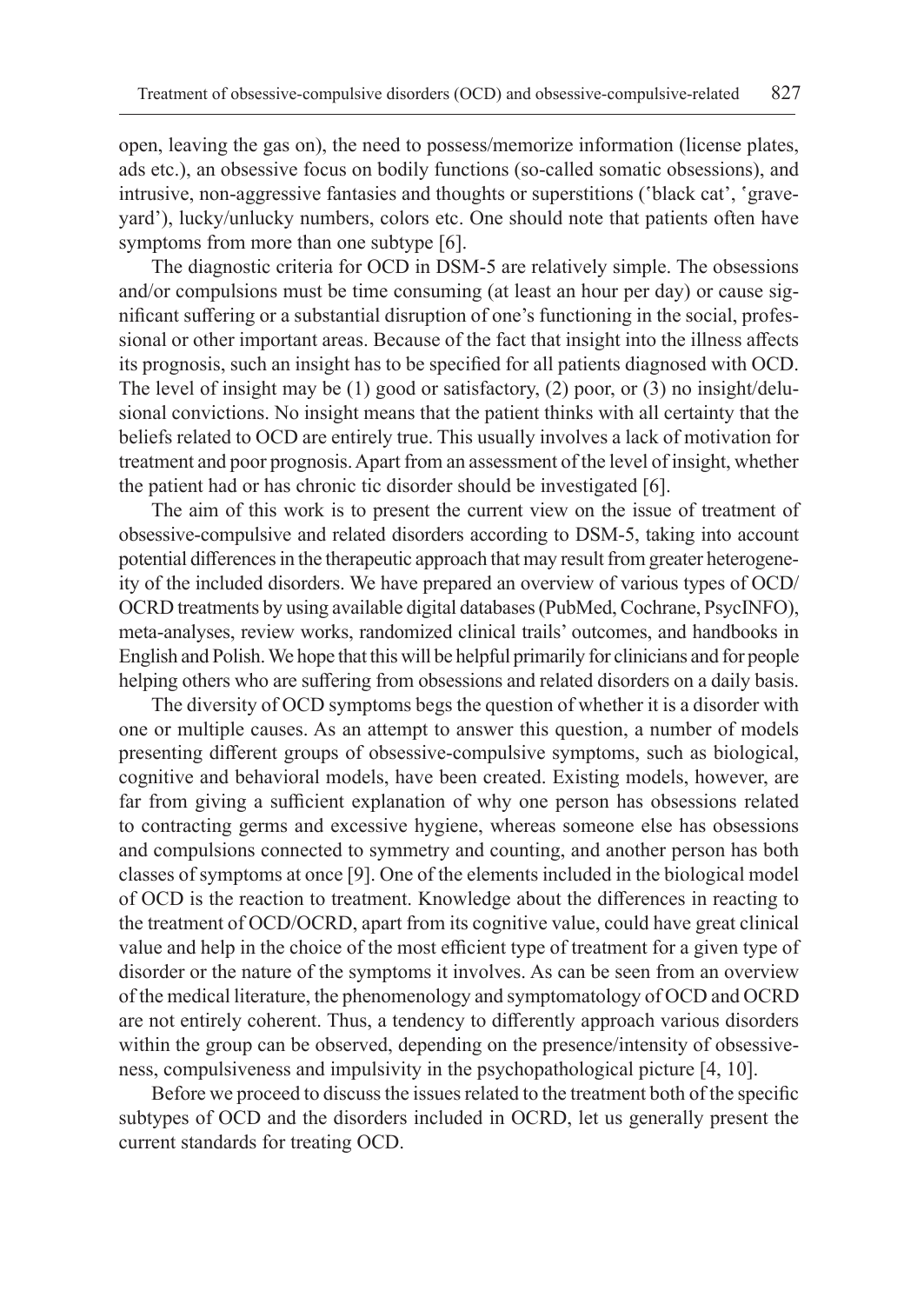Behavioral therapy is considered the first-choice treatment for OCD. It involves the use of exposure and response prevention (ERP), as well as anti-depressant medication inhibiting serotonin reuptake from the synaptic gap (serotonin reuptake inhibitors – SRI). This group of medications includes selective serotonin reuptake inhibitors (SSRIs), such as fluoxetine, sertraline, fluvoxamine, paroxetine, citalopram and escitalopram, as well as clomipramine, which is a non-SSRI. Behavioral therapy is often complemented with additional cognitive techniques, called cognitive behavioral therapy (CBT). If the above-mentioned methods and medications are insufficient, other treatment methods are added. Below, we will present an algorithm for treating OCD based on the recommendations of the American Psychiatric Association (APA) [11], modified to consider recent studies on the efficacy of OCD treatment [12].

| Specification               | Therapy type                                                                                                                                                                                                                                        | Acute phase treatment<br>duration                                                                                                                                                                                                                               | <b>Supportive treatment</b>                                      |  |
|-----------------------------|-----------------------------------------------------------------------------------------------------------------------------------------------------------------------------------------------------------------------------------------------------|-----------------------------------------------------------------------------------------------------------------------------------------------------------------------------------------------------------------------------------------------------------------|------------------------------------------------------------------|--|
| I-First-choice<br>treatment | <b>ERP/CBT</b>                                                                                                                                                                                                                                      | 13-20 sessions once<br>a week                                                                                                                                                                                                                                   | Booster sessions every<br>3-6 months                             |  |
|                             |                                                                                                                                                                                                                                                     | NO IMPROVEMNT                                                                                                                                                                                                                                                   |                                                                  |  |
| $\mathsf{II}$               | <b>SSRI</b>                                                                                                                                                                                                                                         | SSRI-8-12 weeks<br>(4–6 weeks with maximum<br>tolerated dose)                                                                                                                                                                                                   | 1-2 years, then gradual<br>dose reduction in months<br>or longer |  |
|                             | or                                                                                                                                                                                                                                                  | SSRI - as above                                                                                                                                                                                                                                                 | as above.                                                        |  |
|                             | SSRI + CBT/ERP                                                                                                                                                                                                                                      | CBT/ERP - 13-20<br>sessions once a week or<br>daily sessions for 3 weeks                                                                                                                                                                                        | booster sessions every 3-6<br>months                             |  |
| POOR OR NO IMPROVEMENT      |                                                                                                                                                                                                                                                     | PARTIAL IMPROVEMENT                                                                                                                                                                                                                                             |                                                                  |  |
| III A                       | Switch to a different<br>SSRI (+ CBT, if not<br>used previously)<br>Switch to clomipramine<br>$\equiv$<br>(+ CBT, if not used<br>previously)<br>Switch to another, not<br>$\overline{\phantom{a}}$<br>previously used SSRI<br>Switch to venlafaxine |                                                                                                                                                                                                                                                                 |                                                                  |  |
| III B                       |                                                                                                                                                                                                                                                     | - Add CBT/ERP to SSRI (if not used previously)<br>Add second-generation antipsychotics to SSRI<br>$=$<br>(aripiprazole, risperidone)<br>- Add memantine to SSRI<br>Add lamotrigine to SSRI<br>$-$<br>Add 5-HT3 antagonist to SSRI (ondansetron,<br>granisetron) |                                                                  |  |
| NO IMPROVEMNT               |                                                                                                                                                                                                                                                     |                                                                                                                                                                                                                                                                 |                                                                  |  |

Table 1. **Algorithm for treating OCD patients [11, 12]**

*table continued on the next page*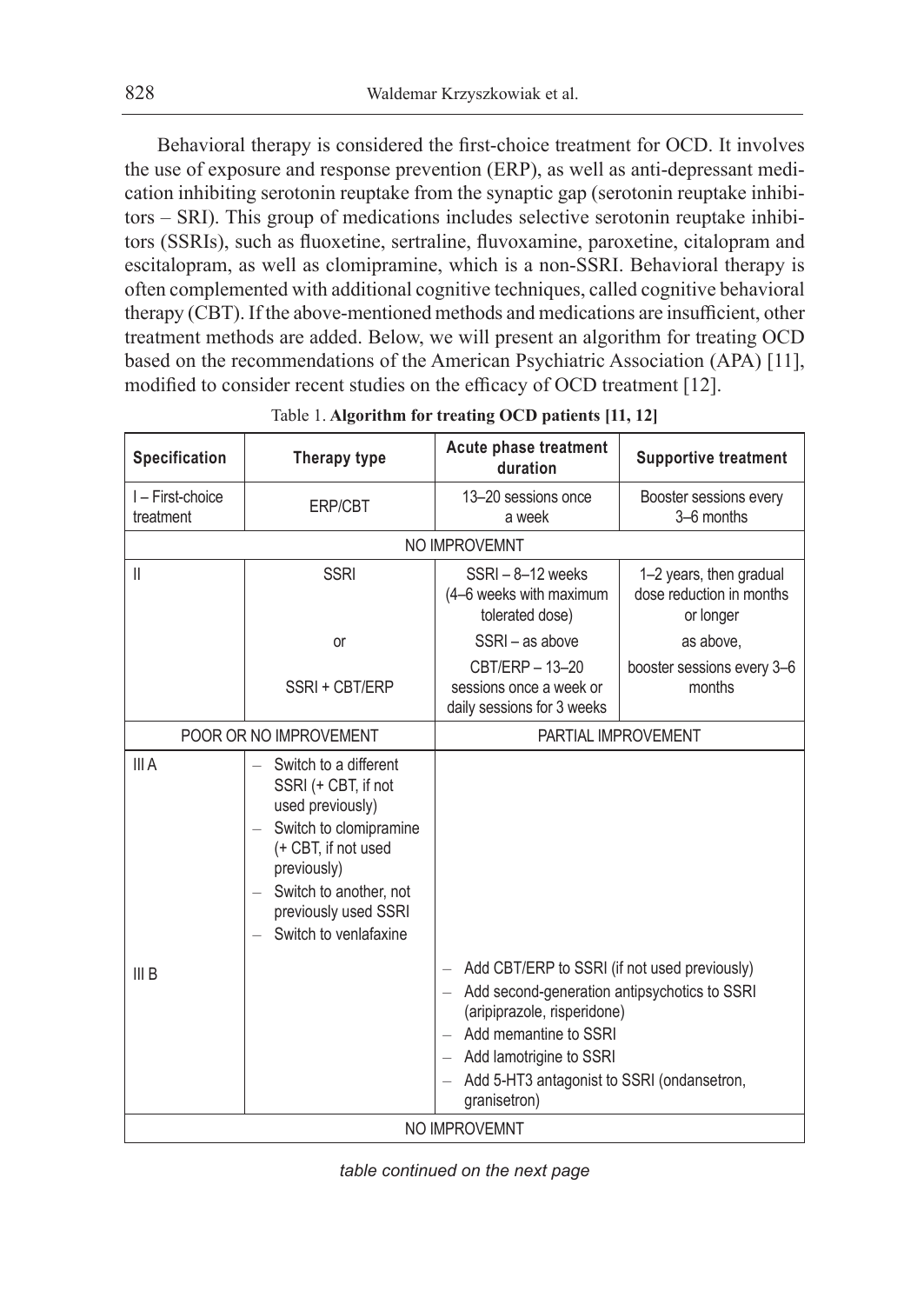| IV (Experimental | - SSRI in ultra-high dose               |  |  |  |
|------------------|-----------------------------------------|--|--|--|
| methods)         | Add clomipramine to SSRI                |  |  |  |
|                  | Ketamine                                |  |  |  |
|                  | Transcranial magnetic stimulation       |  |  |  |
|                  | Transcranial direct current stimulation |  |  |  |
|                  | Riluzole/N-acetylcysteine               |  |  |  |
| NO IMPROVEMNT    |                                         |  |  |  |
|                  | Deep brain stimulation                  |  |  |  |
|                  | Ablative brain surgery                  |  |  |  |

# **2. Pharmacological treatment**

# 2.1. Anti-depressants from the SRI group

The following table presents an overview of all serotonergic anti-depressant medications recommended in OCD monotherapy.

| <b>Medication</b> | Recommended dose | Occasionally used maximum<br>dose 1 |  |  |
|-------------------|------------------|-------------------------------------|--|--|
| escitalopram      | $20 - 30$ mg     | 120 mg                              |  |  |
| fluoxetine        | 60-80 mg         | 120 mg                              |  |  |
| fluvoxamine       | 200-300 mg       | 450 mg                              |  |  |
| paroxetine        | $40 - 60$ mg     | $100$ mg                            |  |  |
| sertraline        | 150-200 mg       | 400 mg                              |  |  |
| citalopram        | 40-60 mg         | 120 mg                              |  |  |
| clomipramine      | 150-225 mg       |                                     |  |  |

Table 2. **Suggested dosage of serotonin reuptake inhibitors (SRIs) in OCD monotherapy [11,12]**

<sup>1</sup> Such doses are sometimes used for fast metabolizers or patients who do not experience side effects but, at the same time, do not show clinical improvement after 8 weeks or more of taking the conventional maximum dose of the medication [11].

Studies comparing different SSRIs [13–15, as cited in: 12] did not show any advantage of one of them over the others. When choosing SSRI type, one should consider the differences in possible side effects and interactions with other medications that may be used by the patient. Compared with depression treatment, OCD treatment involves using higher doses of SSRIs, so clinicians should remember the potential risk of arrhythmia related to using high doses of citalopram. In case there is no improvement after using an SSRI medication, treatment with another medication of this type should be attempted. A total lack of response in the second attempt justifies a switch to another SSRI. The APA recommends a treatment pattern involving an increase in the medication dose to its maximum during 4–6 weeks and maintaining the dose for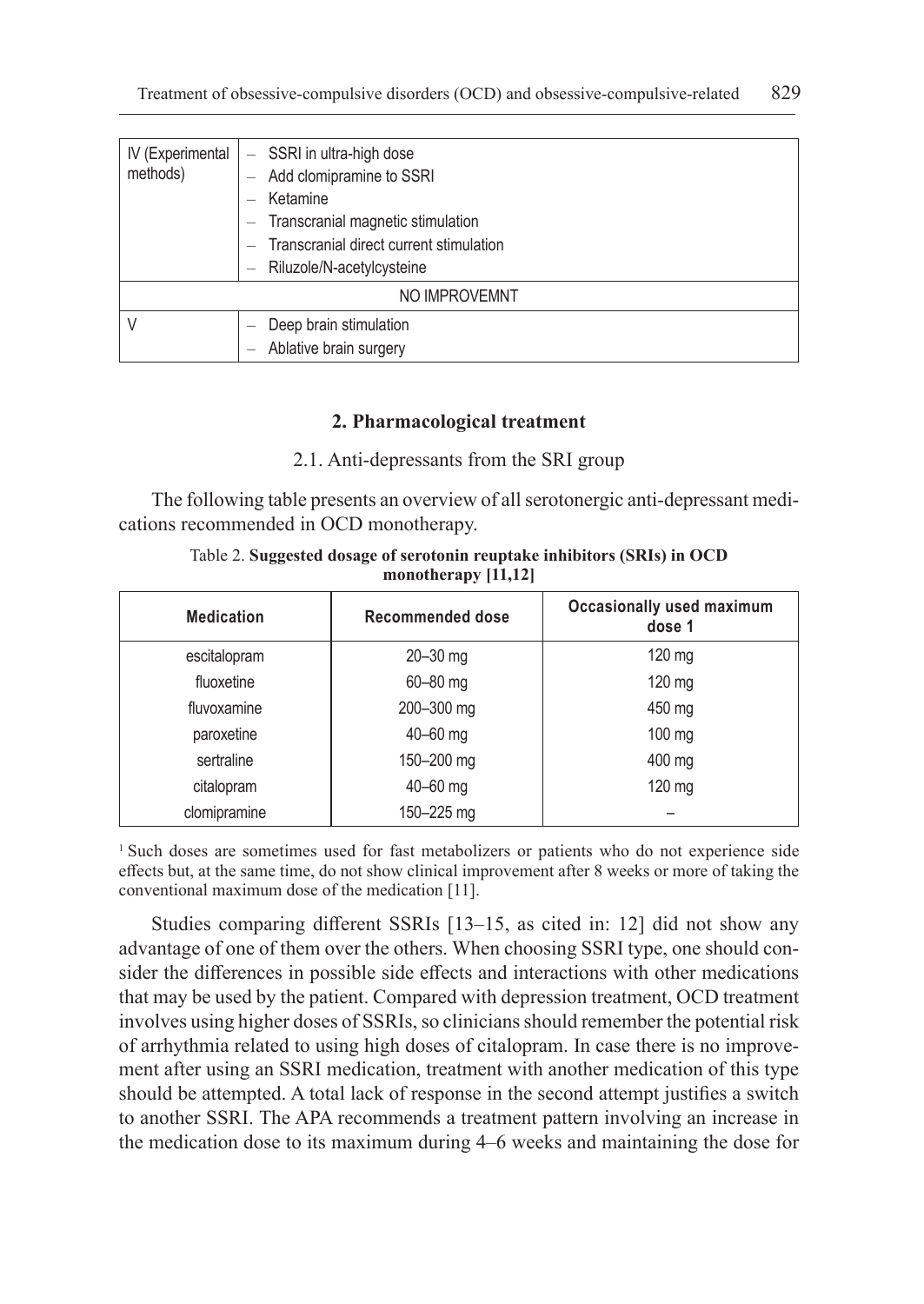the next 6–8 weeks to appropriately assess the efficacy of the medication. If at least partial response does not occur, adding booster medication is suggested, such as second-generation antipsychotics, instead of switching to another SSRI because this change could render a previously used medication ineffective.

As to clomipramine, the only non-SSRI recommended in OCD treatment, its efficacy is comparable to that of SSRIs in head-to-head clinical trials [16, as cited in: 10], but the meta-analyses of placebo-controlled trials point to a slight advantage of clomipramine [17, as cited in: 10]. The reason for selecting SSRIs as first-choice medications over clomipramine is that with SSRIs, side effects occur less frequently and have lower severity.

The effect size of OCD symptom reduction in a meta-analysis that included 18 randomized treatment attempts using SRIs [10, as cited in: 7] was 0.91. However, most patients showing positive response to the treatment did not recover fully, and the percentage of relapse varied from 24 to 89% [18–20, as cited in: 9]. These are much higher figures than the 12% relapse rate of patients who underwent ERP in behavioral therapy [21, as cited in: 9]. Still, it needs to be noted that the data pointing to the higher efficacy/sustainability of psychotherapy than that of pharmacological treatment may stem from the fact that patients committing to psychotherapy are probably more motivated to undergo treatment and have less severe anxiety, allowing them to be exposed to the stimuli.

For children with OCD, the effects of treatment with SRI are worse than those with adults (the average effect size is 0.46) [22, as cited in: 9]. The available study results indicate a significant advantage of CBT over pharmacological treatment in the case of children and adolescents because of the safety, higher efficacy and more permanent effects of CBT. The factors related to a worse response to treatment are limited insight, difficulties of the family adjusting to the disease of its member, accompanying disorders, the nature of the symptoms and cognitive deficits [23].

Until recently, SRI medications were considered to have lower efficacy in treating hoarding disorder [24–26, as cited in: 27]. However, the findings of recent studies have not shown any statistically significant differences in responses to treatment with SRI compared with that for other disorders from the OCD spectrum [28, 29, as cited in: 27]. Symptomatic improvement after pharmacological treatment of hoarding disorder seems to be at least as good as that with CBT. However, the combination of pharmacotherapy and CBT in treating hoarding disorder can even be more effective than either of them separately [30]. It is likewise significant that pharmacological treatment causes improvement in anxiety disorders, depression disorders, or ADHD, often co-occurring with compulsive hoarding.

Furthermore, with body dysmorphic disorder, SSRIs are considered to be the firstchoice medications, and if they are not effective, clomipramine is used instead (with adult patients) [10]. Trichotillomania is thought to be particularly resistant to treatment, and there is no evidence of the efficacy of SRIs in the treatment of this disorder [9]. In treating trichotillomania, similar to dermatillomania, SSRI and clomipramine are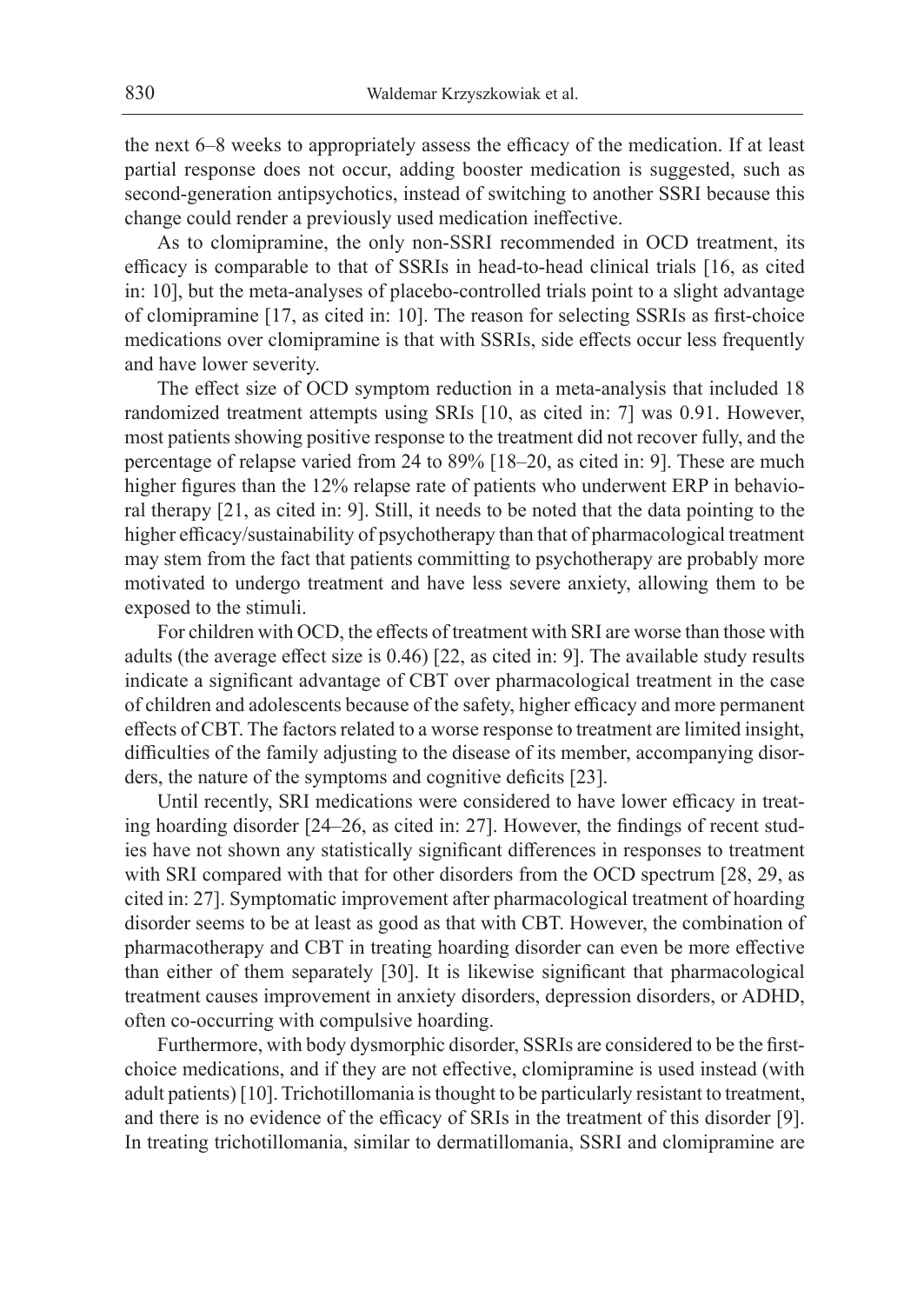also used (treatment with naltrexone, olanzapine and pimozide has also been attempted) despite the lack of convincing evidence for their efficacy; however, the best results are achieved with CBT, particularly habit reversal training [31].

Obsessions without their accompanying compulsions (most frequently of a sexual, religious or somatic nature) predict a weaker response to pharmacological treatment (clomipramine) [32, as cited in: 27], which questions the earlier opinion that the pharmacotherapy of 'pure' obsessions has an advantage over CBT. In particular, obsessions of a somatic nature show a significantly more frequent lack of response to SRIs [28, as cited in: 27]. However, a recent study shows that somatic obsessions may be related to a better response to phenelzine, a MAO inhibitor [33, as cited in: 27].

To sum up, apart from a general suggestion that SRI pharmacotherapy may be more effective in treating obsessions than in treating compulsions, which are easier to treat with psychotherapy (see chapter Psychotherapy), the sole nature of OCD symptoms does not seem to be useful as a guideline for planning pharmacological treatment. This is why patients with OCD for whom pharmacotherapy is considered should receive SRI medication regardless of OCD subtype [27].

## 2.2. Other anti-depressants

If treating OCD with SRI medications brings no response, using medications, such as venlafaxine or mirtazapine, has been justified and proven to be effective [34, as cited in: 10]. In an open trial (unfortunately, there has been no controlled trial so far), it has been proven that patients with compulsive hoarding have shown a statistically significant improvement after taking venlafaxine [35]. Another anti-depressant, bupropion, whose working mechanism affects noradrenergic and dopaminergic transmission, has been shown to reduce the intensity of trichotillomania [36, as cited in: 37].

## 2.3. Neuroleptics

Neuroleptics are used as medications that enhance the effects of SSRI when these effects are insufficient. According to current standards, if there is no response to an SSRI drug, another SSRI should be used first. Neuroleptics are a means for pharmacotherapy potentiation after a third unsuccessful attempt of treatment with SSRI. They can also be used earlier if SSRI brought partial improvement [12]. Reinforcing SRI with neuroleptics may be beneficial if there are factors that heighten the probability of the positive results of pharmacological treatment, such as obsessions of higher severity [38, as cited in: 27], poor insight [39, as cited in: 27] and the co-occurrence of schizotypal personality disorder and the presence of tics [40–42, as cited in: 27]. Although the results of such a treatment seem promising, only a third of OCD patients resistant to SRI treatment show a significant clinical improvement after the addition of antipsychotics [27]. Including neuroleptics may be especially justified in the case of compulsive hoarding, in which the above-mentioned factors are most common (par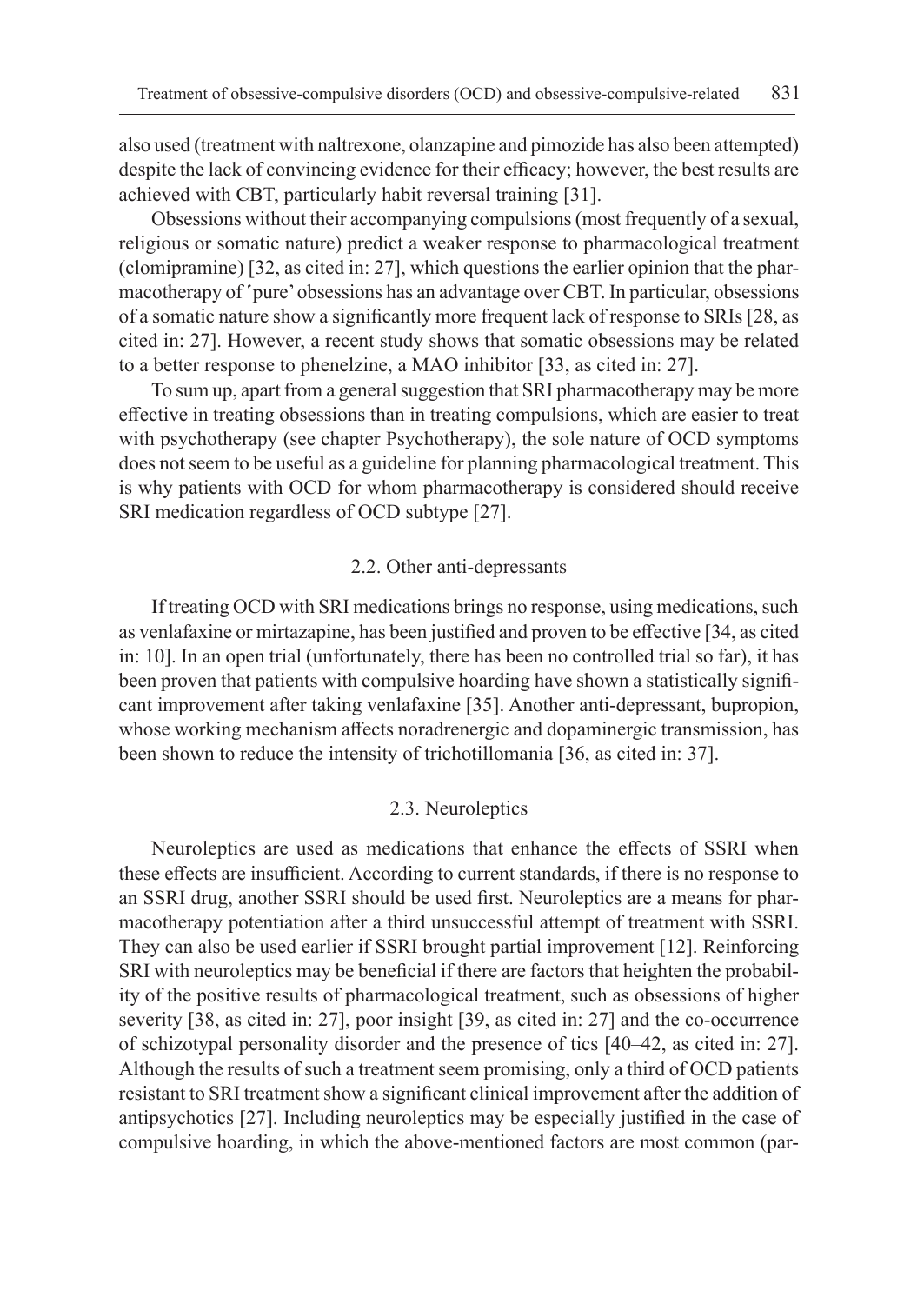ticularly poor insight and schizotypal personality disorder). The results of experiments on animal models have confirmed the important role of the dopaminergic system in compulsive hoarding [27]. The features in question, apart from hoarding, occur more often in obsessions about symmetry, ordering and numbering, but they are not specific to a particular OCD subtype [27].

A few placebo-controlled trials indicate the efficacy of olanzapine [43, as cited in: 10] in treating trichotillomania. As for OCD itself, the current view, which is based on studies with adult patients who are resistant to treatment, indicates that aripiprazole (10–15 mg/d) and risperidone (0.5–2 mg/d) are proven effective. Olanzapine probably also shows certain efficacy, whereas quetiapine should rather be considered ineffective [44]. The matter of using second-generation antipsychotics in treating OCD/OCRD is further complicated by the risk of inducing or intensifying obsessive-compulsive symptoms by these medications, which has been observed in patients treated for schizophrenia. The highest risk of such effects was observed whilst using clozapine and olanzapine (after clozapine, as much as 20–28% of the patients showed obsessivecompulsive symptoms which were absent before) [45]. Another issue that makes the use of neuroleptics even more controversial is their numerous side effects, especially metabolic ones, observed in long-term treatment. Because of these concerns, the decision to attempt treatment with neuroleptics should be considered only in the case of a severe course of the disorder, causing serious disruption in the functioning and substantial suffering of the patient, usually combined with no insight or even delusional convictions related to the symptoms.

#### 2.4. Glutamate modulators

Because of the alleged role of glutamatergic dysfunction in the pathogenesis of OCD, the recent years have seen an increased number of trials using glutamate modulators. There are a few reports about patients with prominent symptoms of compulsive hoarding who responded well to treatment with glutamate modulators [31, 46]. Information-processing deficits, which may be the basis of the hoarding disorder, including decision making, organizing and categorizing deficits, seem to be a promising area for future pharmacotherapeutic approaches [30].

Riluzole is an anti-glutamatergic agent that inhibits the release of glutamate and reduces the neuronal uptake of glutamate, dopamine and GABA, which may be related to a significant reduction of obsessive-compulsive symptoms [18, 46, 47]. It is a drug currently used to treat amyotrophic lateral sclerosis.

Memantine, a glutamate modulator working as an uncompetitive NMDA receptor blocker, has also given positive results in a placebo-controlled trial, showing a reduction of OCD symptoms [48, as cited in: 31]. By blocking NMDA receptors, memantine probably affects their prolonged activity caused by excessive glutamate production. It is currently used for treating dementia in Alzheimer's disease.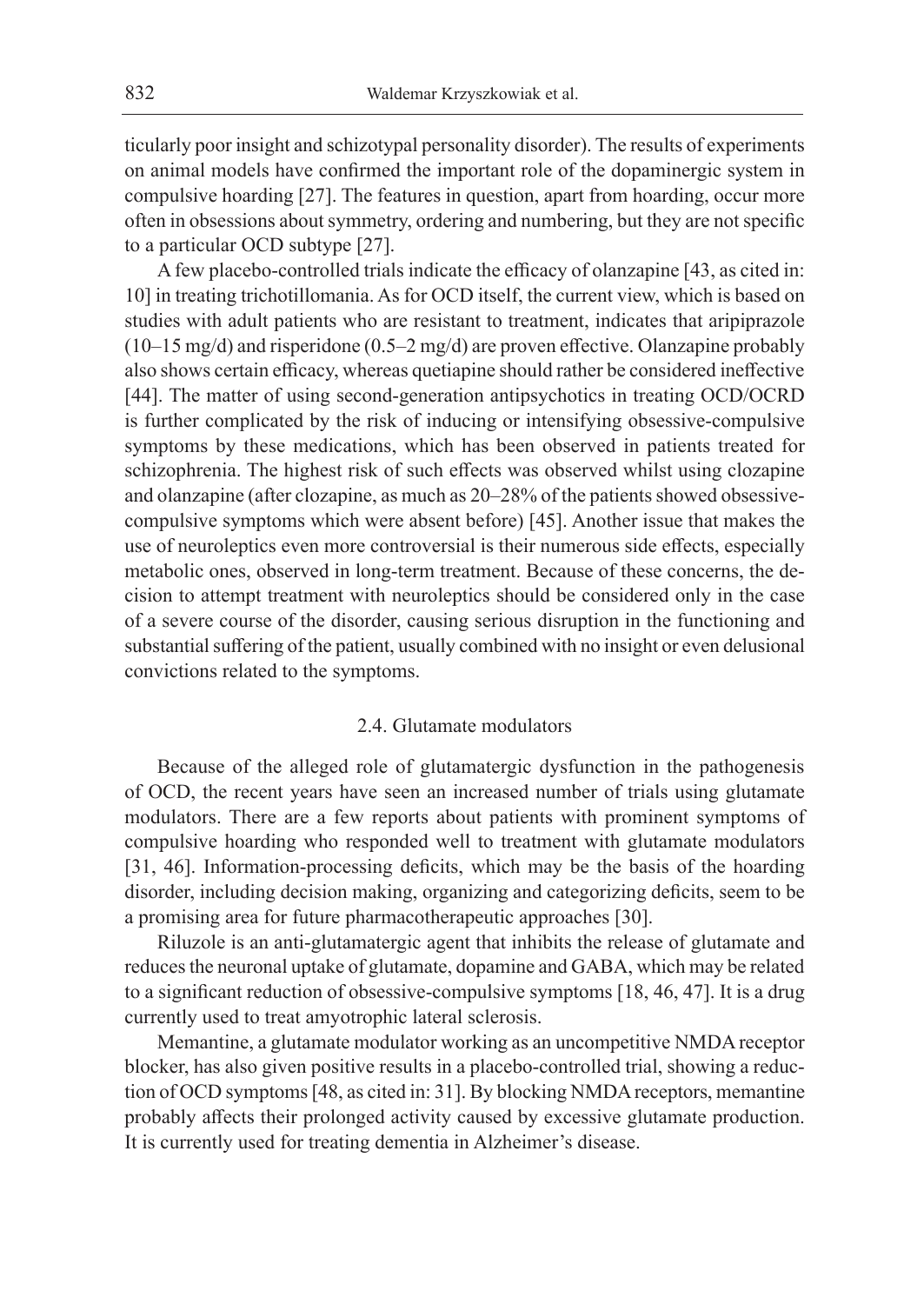In pre-clinical trials, N-acetylcysteine (NAC) has been shown to protect glial cells from the toxic influence of glutamate by lowering its level and increasing the level of glutathione. Apart from its impact on glutamate release, NAC has antioxidant properties. It also influences the dopaminergic system. There have been attempts to use NAC in treating trichotillomania, body dysmorphic disorder and nail-biting disorder [10, 31, 49]. NAC is mostly tested as a means to reinforce the effects of SSRI (fluvoxamine, fluoxetine), but the results are inconclusive [31].

Lamotrigine is a phenyltriazine derivative, an antiepileptic drug and mood stabilizer, which has membrane-stabilizing effects obtained by blocking potential-dependent sodium channels, thus blocking the release of excitatory amino acids (glutamic acid). At least two double-blind clinical studies confirmed the efficacy of lamotrigine added to SSRI in treatment-resistant OCD [12]. There have also been reports about the efficacy of lamotrigine [50] and other antiepileptic medications – topiramate [51] and oxcarbazepine [52, as cited in: 37], in treating trichotillomania, although their working mechanism in treating this disorder is unknown (for the first two drugs, it may be related to their impact on the glutamatergic system). Unfortunately, similar to the use of neuroleptics for treating schizophrenia, there have been reports about obsessive-compulsive symptoms being induced whilst treating bipolar disorder with lamotrigine [53].

## 2.5. 5-HT-3 receptor antagonist medication

Ondansetron and granisetron, medications currently used as antiemetics, have been reported to be effective and well tolerated. Because of the methodological weaknesses of available trials, these drugs are only recommended after trying glutamate modulators [12].

#### 2.6. Medications stimulating the cingulate cortex

The dysfunction of the anterior cingulate cortex is considered significant in the symptoms and neurocognitive deficits related to compulsive hoarding [54]. Because of this, medication that increases the activity of the cingulate cortex, such as psychostimulants, modafinil and cholinesterase inhibitors, could potentially be effective in treating this disorder [30].

## 2.7. Antibiotics

Some cases of OCD occurring in childhood may be the result of a streptococcal infection, which causes autoimmune inflammation in the basal ganglia. Such cases belong to pediatric autoimmune neuropsychiatric disorders associated with streptococcal infections (PANDAS). In such situations, OCD may sometimes be effectively treated with antibiotics, provided that the intervention occurred soon enough in the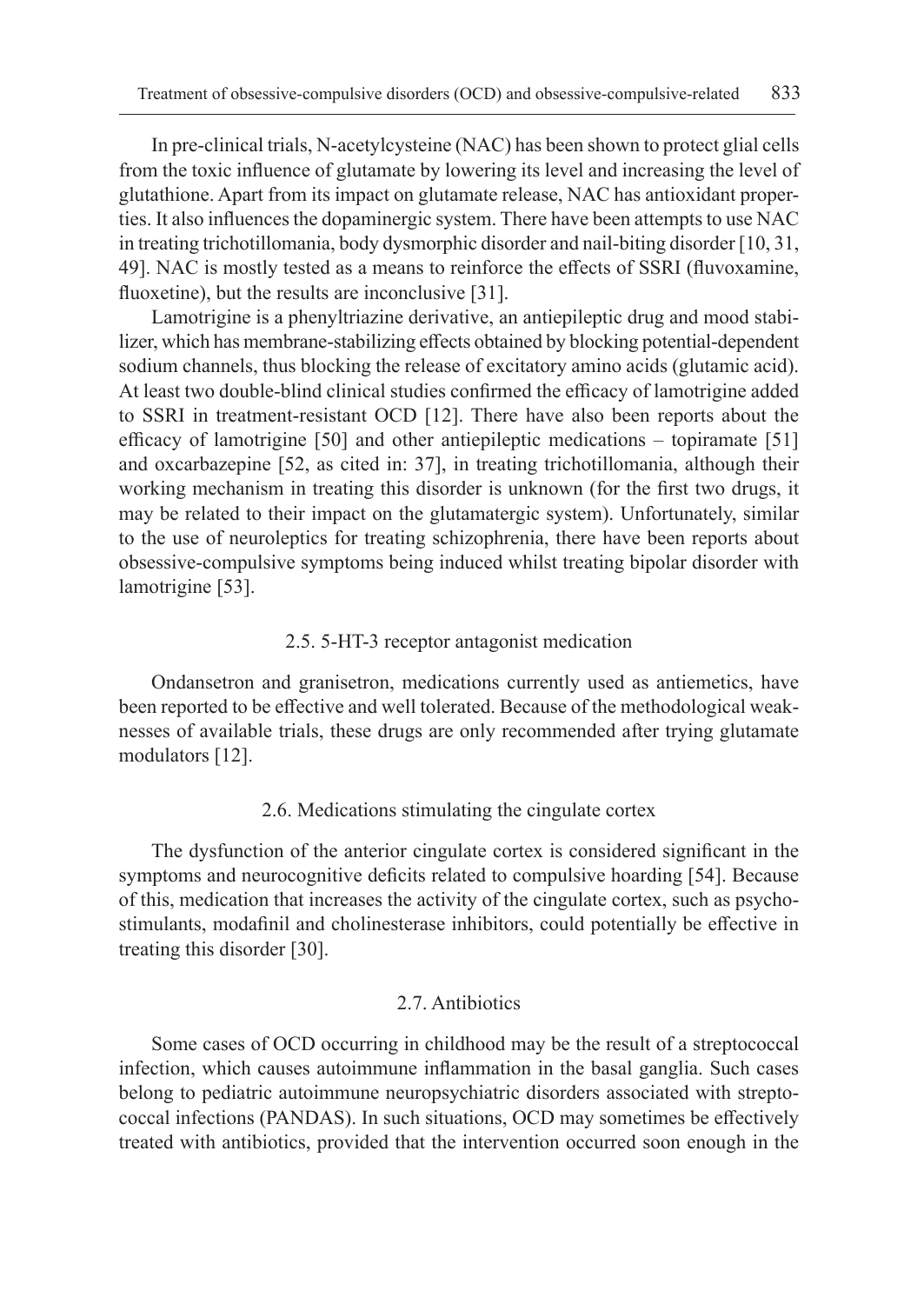course of the disease. However, OCD related to an infection constitutes fewer than 10% of early-onset cases [55].

## 2.8. Augmentation

To increase the effectiveness of SSRIs in clinical practice, other groups medications are added (see Table 3)

| <b>Medication</b> | Recommended dose   |  |
|-------------------|--------------------|--|
| Aripiprazole      | $5 - 10$ mg        |  |
| Risperidone       | $1-3$ mg           |  |
| Memantine         | $10 - 20$ mg       |  |
| Lamotrigine       | 100 mg             |  |
| Ondansetron       | 2-4 mg twice a day |  |
| Granisetron       | 1 mg twice a day   |  |
|                   |                    |  |

Table 3. **Medication used in augmenting treatment-resistant OCD [12]**

The strongest proof of efficacy in augmenting pharmacotherapy-resistant OCD has been shown for atypical antipsychotics – aripiprazole and risperidone [12].

# **3. Psychotherapy**

Cognitive behavioral therapy has an unquestionable position in the treatment of OCD. The most effective form of psychotherapy, considered by most to be purely behavioral, is ERP (exposure and response prevention). The effect size for this type of therapy is 1.16 to 1.72. For treatment completers, the effects last for at least 2 years. Studies that examine the efficacy of clomipramine, ERP and the combination of both have shown that psychotherapy is more effective than pharmacotherapy (55% vs. 31%) and that the combination of both is only slightly more effective than psychotherapy alone (the difference was statistically insignificant) [9]. The effects of ERP are traditionally understood as habituation [56, as cited in: 10], but more recent theories stress the importance of inhibitory learning, the tolerance of negative affect and changes in beliefs about feared stimuli and about the emotion of fear itself [57–59, as cited in: 10].

Research shows that ERP relates to a general toning down of the compulsions. In the case of ERP, fear of contamination gives particularly good predictions of improvement. Patients with cleaning obsessions (contamination obsessions and cleaning/ washing compulsions) and harm obsessions (fear of harming oneself or others and checking compulsions) show a significantly better progress after ERP and CBT than patients with compulsive hoarding [27]. Washing and cleaning compulsions predict a better response to ERP and CBT [60, 38, as cited in: 27] than to SRI [25, 29, 61, as cited in: 27]. One of the difficulties with using ERP may be the requirement for the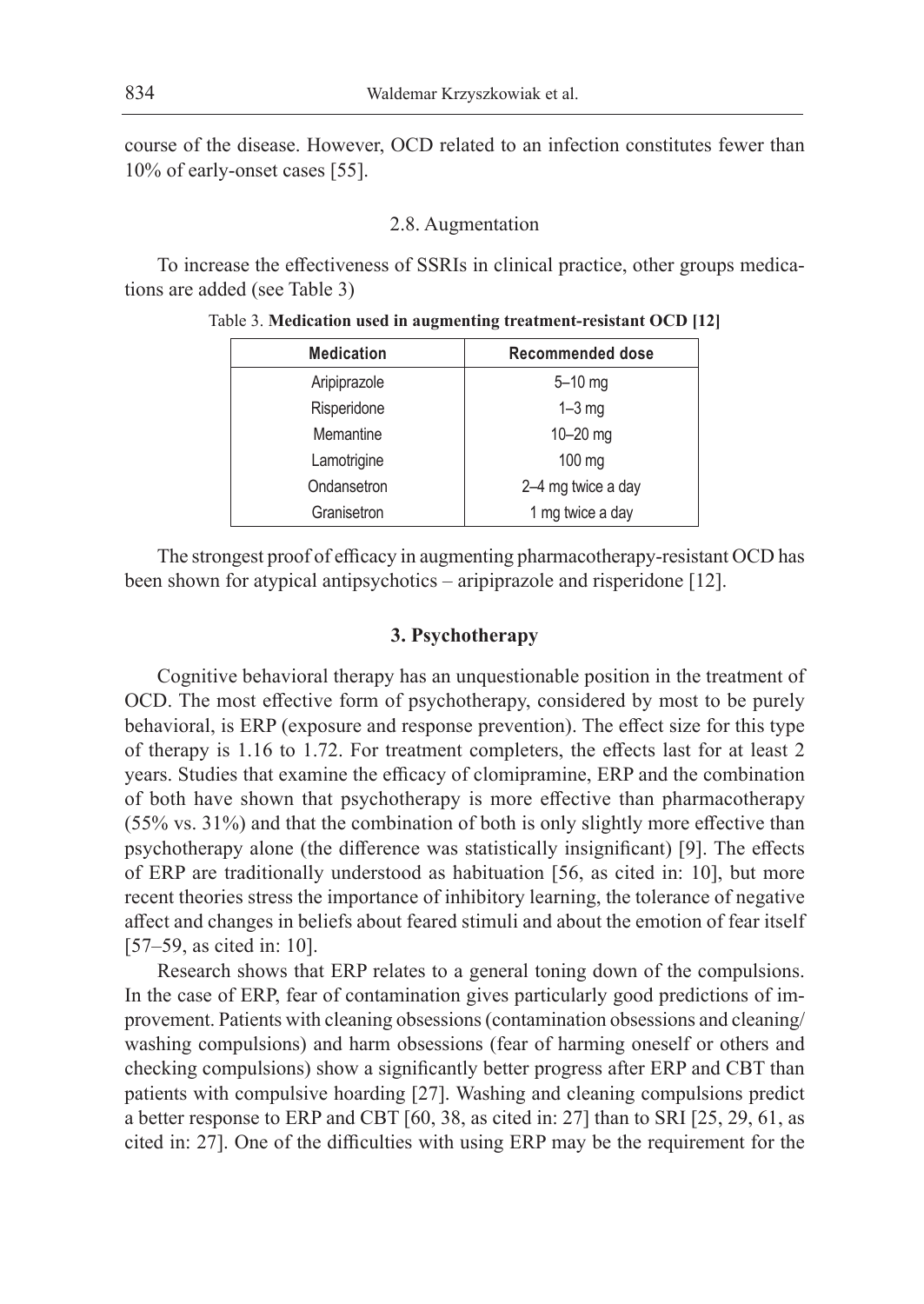patients to experience a high level of anxiety and discomfort caused by this technique. Because of this, ca. 25% of all patients refuse ERP [62, as cited in: 27], 20% drop out [63, as cited in: 27] and 25% do not stick to it [64, as cited in: 27]. Around 50–60% of OCD patients show a clinically significant improvement after ERP, but only 25% stop experiencing obsessions [65, as cited in: 21].

ERP and CBT are less effective in the case of compulsive hoarding. The most common issues for these patients include lower treatment motivation, lack of cooperation and dropping out of therapy. A more severe course of the disorder usually predicts a worse treatment outcome. However, some studies have shown a strong connection between compulsive hoarding and a poor treatment outcome after taking OCD symptom intensity into account. It is explained by poor insight, which is more common among these patients, and the accompanying personality disorders, including schizotypal personality disorder [27]. Because of poor cooperation and weak reaction to the standard psychological treatment used in OCD, CBT modifications are proposed in this case, with the addition of motivational talks, learning skills training for focusing, time management (using a calendar, making task lists and prioritizing them), decision making and problem solving, cognitive flexibility and a longer duration of treatment (26 sessions) [10, 27].

Patients with dominant obsessions and relatively absent compulsions also react worse to ERP. As to the type of obsessions, the sexual or religious obsession types predict a worse response both to ERP and CBT. ERP is most effective for overt compulsions because designing appropriate stimuli exposure programs for them is easier. Patients with dominant obsessions are more often characterized by more severe OCD symptoms, but even after the severity of the disorder is considered, sexual and religious obsessions predict a weaker response to ERP. The reason for the resistance to ERP can be the nature of these obsessions. They are related to the issues of values, to foreseeing catastrophic results of the lack of control over these thoughts and/or to a conviction that having such unacceptable (immoral) thoughts is equivalent to unacceptable (unacceptable, 'sinful') actions. As long as such beliefs and convictions are not processed with cognitive methods, exposure techniques will involve daunting fear and resistance against neutralizing strategies for the sexual or religious obsession, such as searching for reassurance, avoidance and/or mental compulsions [27].

The cleaning OCD subtype may be heterogeneous [66, as cited in: 27]. One type would be a classic contamination type, in which the obsessive convictions are related to harm (e.g., contracting or spreading a disease), and the washing/cleaning compulsions are meant to prevent the harm. This OCD type is a good fit for ERP therapy. The second type is characterized by a discomfort about feeling contaminated, and patients clean or wash excessively to reduce the feeling and not to avoid any particular harm related to contamination. These patients show a strong feeling of disgust [67, as cited in: 27]. In the planning of ERP techniques for patients of the second type, exposure to the feeling of disgust may be necessary. Cognitive intervention aims to re-evaluate the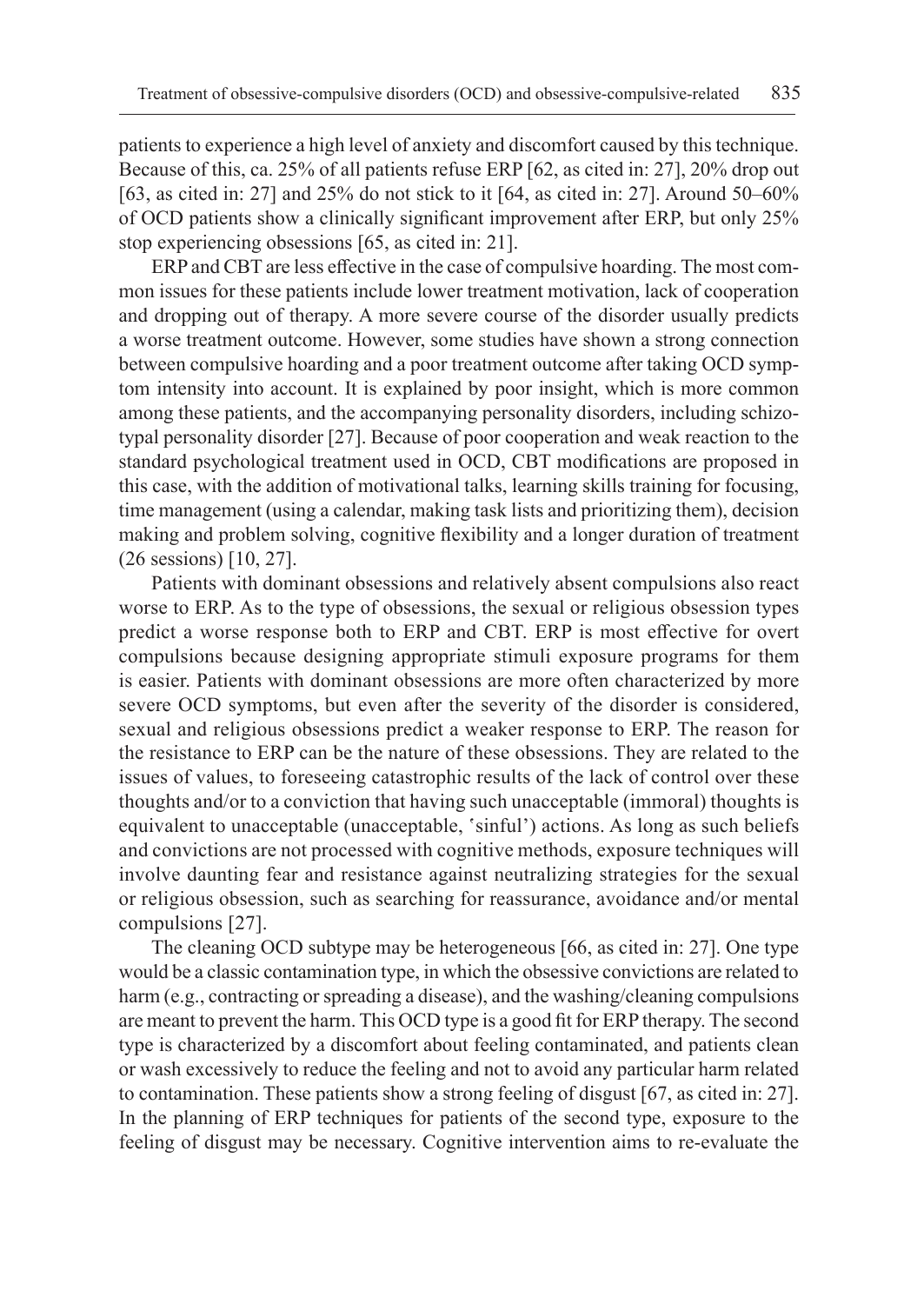discomfort related to contamination. Patients with fear of contamination and washing/ cleaning compulsions who do not want to undergo ERP or are resistant to it may benefit from danger ideation reduction therapy [68, 69, as cited in: 27]. This type of therapy does not involve any ERP components, but it includes many cognitive procedures and other ones aiming to reduce the expected danger of contamination.

ERP fares relatively well in treating checking compulsions. Apart from modifying and perfecting the ERP model, a further improvement in the efficacy of treating checking compulsions can be achieved, thanks to utilizing cognitive strategies directed at the correction of cognitive disorders. These include increased responsibility for potentially catastrophic outcomes, exaggerated appraisal of harm, intolerance of uncertainty and memory distrust [27].

Patients with symmetry subtype (symmetry obsessions and repeating, ordering and counting compulsions), in which compulsions are driven more by the need for "things to be in the right place" or for things to feel complete, rather than by the need to neutralize the risk of harm, also require a modified psychological treatment [70, as cited in: 27]. Patients with symmetry obsessions and ordering and arranging compulsions seek help less frequently, and they experience their compulsions as more egosyntonic [71, 72, as cited in: 27]. These are related to a higher severity of OCD, earlier onset and more frequent co-occurrence with Tourette disorder and chronic tic disorder. Furthermore, the sensory phenomena (for example, the 'not quite right' feeling and the feeling of 'incompleteness') often present in the symmetry, organizing and arranging OCD subtype may require ERP modification [27].

Another form of psychotherapy showing good results for patients with OCD is acceptance and commitment therapy (ACT). It involves teaching patients to observe their negative thoughts without reacting to them, and prioritizing activities focused on values [73]. It belongs to the promising third wave of cognitive psychotherapy, so-called metacognitive psychotherapy, which puts emphasis on the function of higher cognitive processes, allowing the modification of one's beliefs about the symptoms (e.g., the role and meaning of obsessive thoughts).

For body dysmorphic disorder, a complex treatment (SSRI combined with CBT and ERP) is recommended. CBT strategies include psychoeducation, motivationimproving techniques and cognitive restructuring. Cognitive strategies include the evaluation and questioning of false beliefs about appearance, as well as exposure to stimuli causing anxiety and to the avoided activity. Another technique that can be used is the mirror retraining technique, in which patients practice observing their reflection in the mirror and describing their appearance by using objective and nonjudgmental language [74].

Another type of CBT used in treating OCD is habit reversal training. It is more effective than other forms of treatment for trichotillomania [31], skin-picking disorder and also co-occurring tics [75, as cited in: 27]. As trichotillomania and dermatillomania seem to have a different nature from that of other OCRDs, they involve deficits in motor inhibition and impulse control and their symptoms aim at bringing relief rather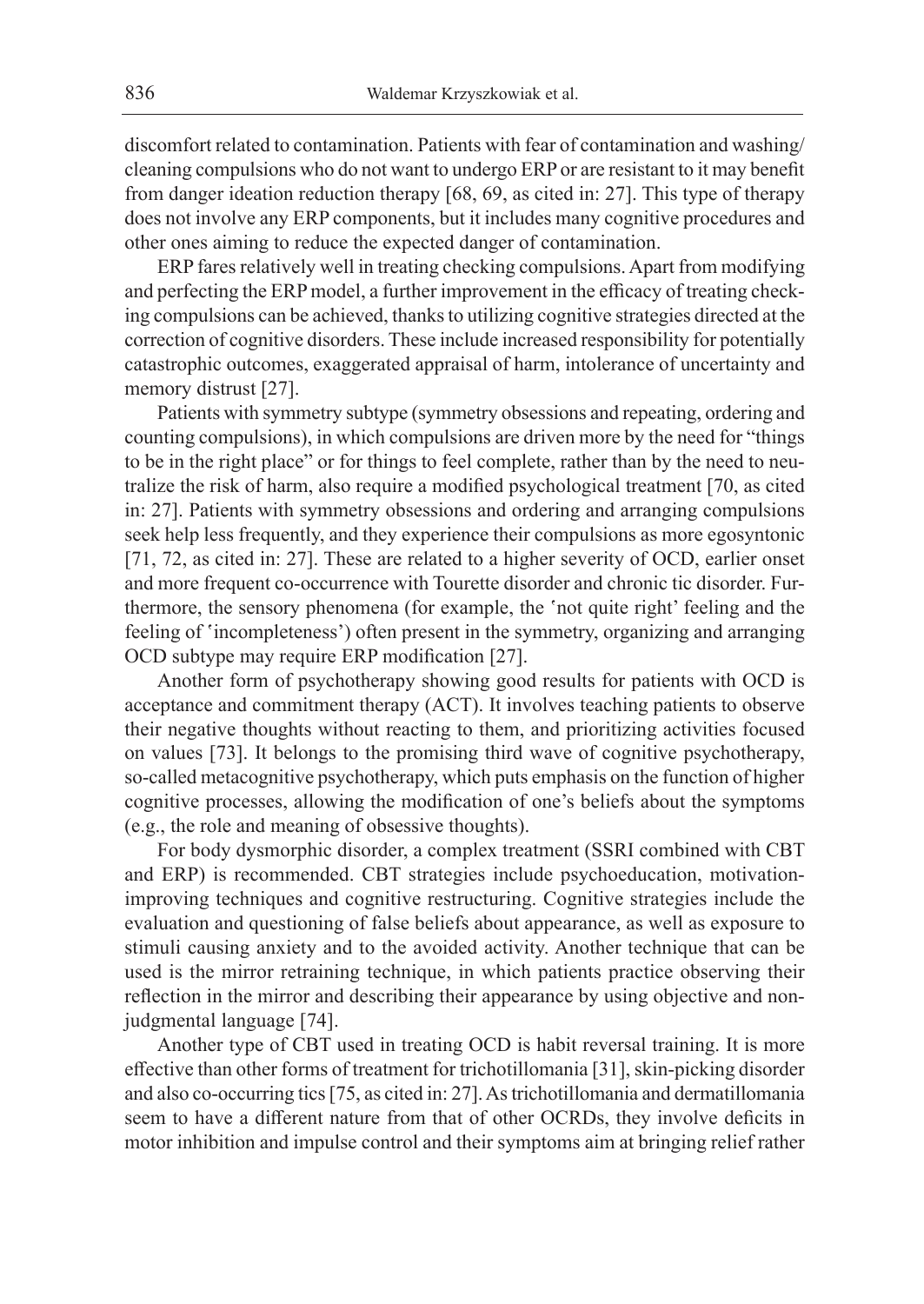than avoiding intrusive thoughts, the psychological treatment of these disorders is based mostly on the concept of habit reversal [76, as cited in: 10]. This type of therapy includes such strategies as awareness training, self-monitoring training, competing response training (the patient learns to respond differently with the same muscle group, such as making a fist instead of skin picking) and stimulus control (patients modify their environment to create barriers blocking the unwanted behavior). For this group of disorders, one may also use ACT, which focuses on reducing the avoided behaviors, on accepting one's feelings, thoughts and impulses, and on concentrating on achieving one's goals and life satisfaction [10].

Regardless of study results on the efficacy of different forms of therapy, in practice, psychotherapy and pharmacotherapy are commonly used together. Combining both methods is not indispensable in mild or even moderate symptom severity, in which cognitive and behavioral psychotherapy (CBT/ERP) alone may be sufficient. Often, the decision to start OCD/OCRD treatment with pharmacotherapy results solely from the unavailability of psychotherapy. For patients with more intensified symptoms, combining CBT/ERP with SSRI is beneficial. In cases in which psychotherapy was not used from the beginning and SSRI therapy did not bring any improvement or brought only partial improvement, CBT/ERP is recommended as a first-choice augmentation strategy [77, as cited in: 12].

#### **4. Psychosurgical treatment**

Surgical interventions involve disconnecting the pathways between structures which are crucial in this type of disorder (e.g., the pathway between the orbitofrontal cortex and the anterior cingulate cortex). These surgical procedures include anterior capsulotomy, anterior cingulotomy, subcaudate tractotomy and limbic leucotomy. Surgical interventions are only used on patients with very intensified symptoms who are resistant to pharmacotherapy and psychotherapy [9]; for example, cingulotomy is used on patients with severe symmetry/counting obsessions and compulsions and compulsive hoarding that are resistant to other forms of treatment [78, as cited in: 27].

Deep brain stimulation involves surgical insertion of electrodes into the basal ganglia area. An alternative to these serious methods could be non-surgical brain stimulation through transcranial magnetic stimulation, in which the brain's electrical activity is modified by using external electromagnets over certain areas of the brain. Thus far, research has not confirmed the efficacy of this method for treating OCD [9].

## **5. Recapitulation**

The observed differences in responses to pharmacotherapy depending on the type of OCD within the OCRD group are not clear enough to provide a justification for the use of different methods of pharmacological treatment. In practice, the choice of OCD therapy should not be based solely on the type of obsessions and compulsions but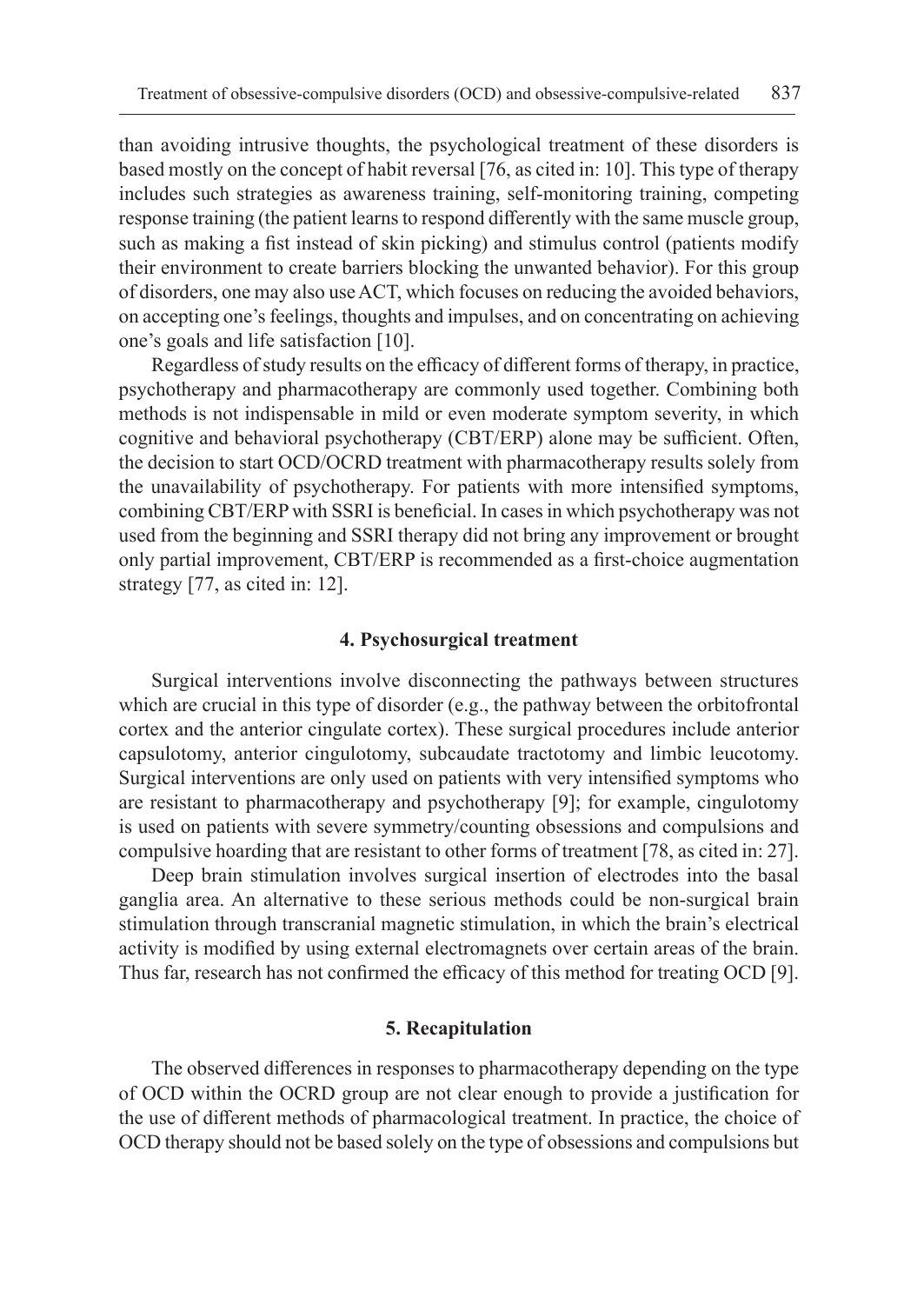should also consider other factors, which are often (although not always) related to the response to treatment. These factors include the severity of OCD symptoms, the age of onset, the level of insight and the co-occurrence of schizotypal personality disorder, chronic tic disorder or depression [4]. For psychotherapy, differentiating therapeutic techniques depending on the symptom type seems to be more justified. Particularly for trichotillomania and dermatillomania, the first-choice technique is habit reversal, which stems from the nature of these disorders, as was described earlier. For other disorder types from the group, the first-choice method remains ERP, complemented by continuously improved cognitive techniques.

Further research is needed to improve the effectiveness of OCRD treatment. New medications with working mechanisms that are different from those of the SRI group give a certain hope for improving efficacy, as well as new psychotherapy techniques and new ideas for combining both of these modalities. Let us add that broadening scientific knowledge about the nature of obsessions that are at the base of psychopathological mechanisms and their co-occurrence with other disorders, as well as the methods for their treatment, should be followed by intensive educational activities, which – alongside family intervention – play an important role in OCD therapy. Unfortunately, this topic could not be covered in this article because of space constraints.

#### **References**

- 1. Żerdziński M. Poradnik dla pacjentów cierpiących na zespół natręctw, 2<sup>nd</sup> ed. suppl. Warsaw: Solvay Pharma; 2007.
- 2. Ruscio AM, Stein DJ, Chiu WT, Kessler RC. *The epidemiology of obsessive compulsive disorder in the National Comorbidity Survey Replication*. Mol. Psychiatry 2010; 15(1): 53–63.
- 3. Krzanowska E, Kuleta M. *From anxiety to compulsivity A review of changes to OCD classification in DSM-5 and ICD-11*. Arch. Psychiatry Psychother. 2017; 19(3): 7–15.
- 4. Hollander E, Kwon JH. *Obsessive-compulsive and spectrum disorders: Overview and quality of life issues*. J. Clin. Psychiatry 1996; 57(Suppl. 8): 3–6.
- 5. LaSalle VH, Cromer KR, Nelson KN, Kazuba D, Justement L, Murphy DL. *Diagnostic interview assessed neuropsychiatric disorder comorbidity in 334 individuals with obsessive-compulsive disorder*. Depress. Anxiety 2004; 19(3): 163–173.
- 6. *Diagnostic and Statistical Manual of Mental Disorders*, 5th ed. Arlington, VA: American Psychiatric Association; 2013.
- 7. Hollander E, Braun A, Simeon D. *Should OCD leave the anxiety disorders in DSM-V? The case for obsessive-compulsive-related disorders*. Depress. Anxiety 2008; 25(4): 317–329.
- 8. Hollander E. *Anxiety and obsessive-compulsive spectrum disorders over life cycle*. Int. J. Psychiatry Clin. Pract. 2007; 11(Suppl. 2): 5–10.
- 9. Abramowitz JS, Taylor S, McKay D. *Obsessive-compulsive disorder*. Lancet 2009; 374(9688): 491–499.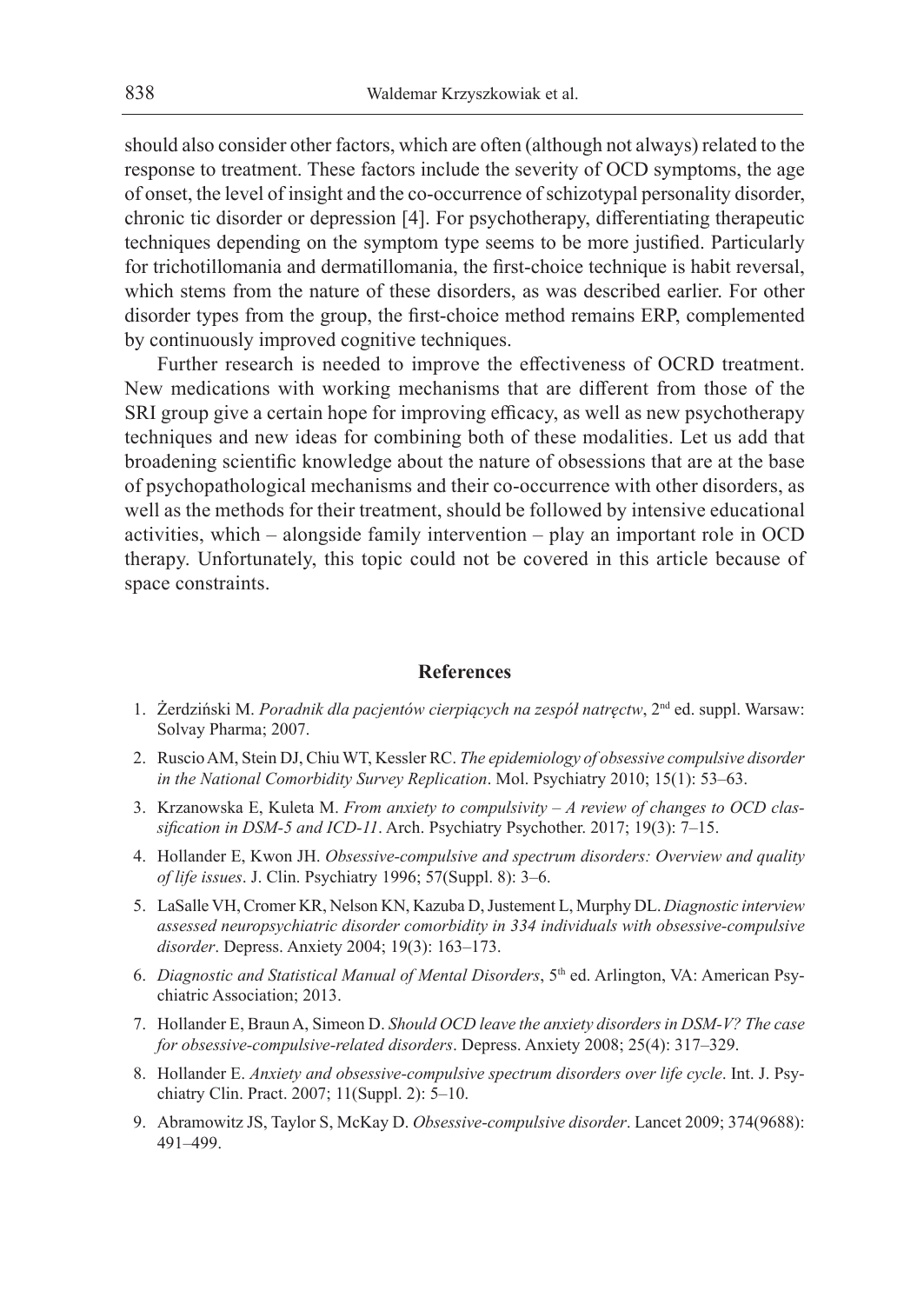- 10. *APA Handbook of psychopathology*, vol. 1: *Psychopathology: Understanding, assessing, and treating adult mental disorders*. Butcher JN, editor. American Psychological Association, 2018.
- 11. *Practice guideline for the treatment of patients with obsessive-compulsive disorder*. American Psychiatric Association; 2007.
- 12. Janardhan Reddy YC, Shyam Sundar A, Janardhanan Narayanaswamy C, Suresh Bada Math. *Clinical practice guidelines for obsessive-compulsive disorder*. Indian J. Psychiatry 2017; 59(Suppl. 1): S74–S90.
- 13. Skapinakis P, Caldwell DM, Hollingworth W, Bryden P, Fineberg NA, Salkovskis P et al. *Pharmacological and psychotherapeutic interventions for management of obsessive-compulsive disorder in adults: A systematic review and network meta-analysis*. Lancet Psychiatry 2016; 3(8): 730–739.
- 14. Fineberg NA, Reghunandanan S, Brown A, Pampaloni I. *Pharmacotherapy of obsessivecompulsive disorder: Evidence-based treatment and beyond*. Aust. N Z J. Psychiatry 2013; 47(2): 121–141.
- 15. Arumugham SS, Reddy YC. *Commonly asked questions in the treatment of obsessive-compulsive disorder*. Expert Rev. Neurother. 2014; 14(2): 151–163.
- 16. Mundo E, Maina G, Uslenghi C. *Multicentre, double-blind, comparison of fluvoxamine and clomipramine in the treatment of obsessive-compulsive disorder*. Int. Clin. Psychopharmacol. 2000; 15(2): 69–76.
- 17. Ackerman DL, Greenland S. *Multivariate meta-analysis of controlled drug studies for obsessivecompulsive disorder*. J. Clin. Psychopharmacol. 2002; 22(3): 309–317.
- 18. Eddy KT, Dutra L, Bradley R, Westen DA. *A multidimensional meta-analysis of psychotherapy and pharmacotherapy for obsessive-compulsive disorder*. Clin. Psychol. Rev. 2004; 24(8): 1011–1030.
- 19. Ravizza L, Barzega G, Bellino S, Bogetta F, Maina G. *Drug treatment of obsessive compulsive disorder: Long term trial with clomipramine and selective serotonin reuptake inhibitors*. Psychopharmacol. Bull. 1996; 32(1): 167–173.
- 20. Pato MT, Zohar-Kadouch R, Zohar J, Murphy DL. *Return of symptoms after discontinuation of clomipramine in patients with obsessive-compulsive disorder*. Am. J. Psychiatry 1988; 145(12): 1521–1525.
- 21. Simpson HB, Liebowitz MR, Foa EB, Kozak MJ, Schmidt AB, Rowan V et al. *Post-treatment effects of exposure therapy and clomipramine in obsessive-compulsive disorder*. Depress. Anxiety 2004; 19(4): 225–233.
- 22. Geller DA, Biederman J, Stewart SE, Mullin B, Martin A, Spencer T et al. *Which SSRI? A metaanalysis of pharmacotherapy trials in pediatric obsessive-compulsive disorder*. Am. J. Psychiatry 2003; 160(11): 1919–1928.
- 23. Stanley M, Björgvinsson T, Frueh BC. *Special issue: Update on the nature and treatment of obsessive-compulsive-related disorders*. Bull. Menninger Clin. 2010; 74(2): iii–vi.
- 24. Mataix-Cols D, Rauch SL, Manzo PA, Jenike MA, Baer L. *Use off actor-analyzed symptom dimensions to predict outcome with serotonin reuptake inhibitors and placebo in the treatment of obsessive-compulsive disorder*. Am. J. Psychiatry 1999; 156(9): 1409–1416.
- 25. Stein DJ, Andersen EW, Overo KF. *Response of symptom dimensions in obsessive-compulsive disorder to treatment with citalopram or placebo*. Braz. J. Psychiatry 2007; 29(4): 303–307.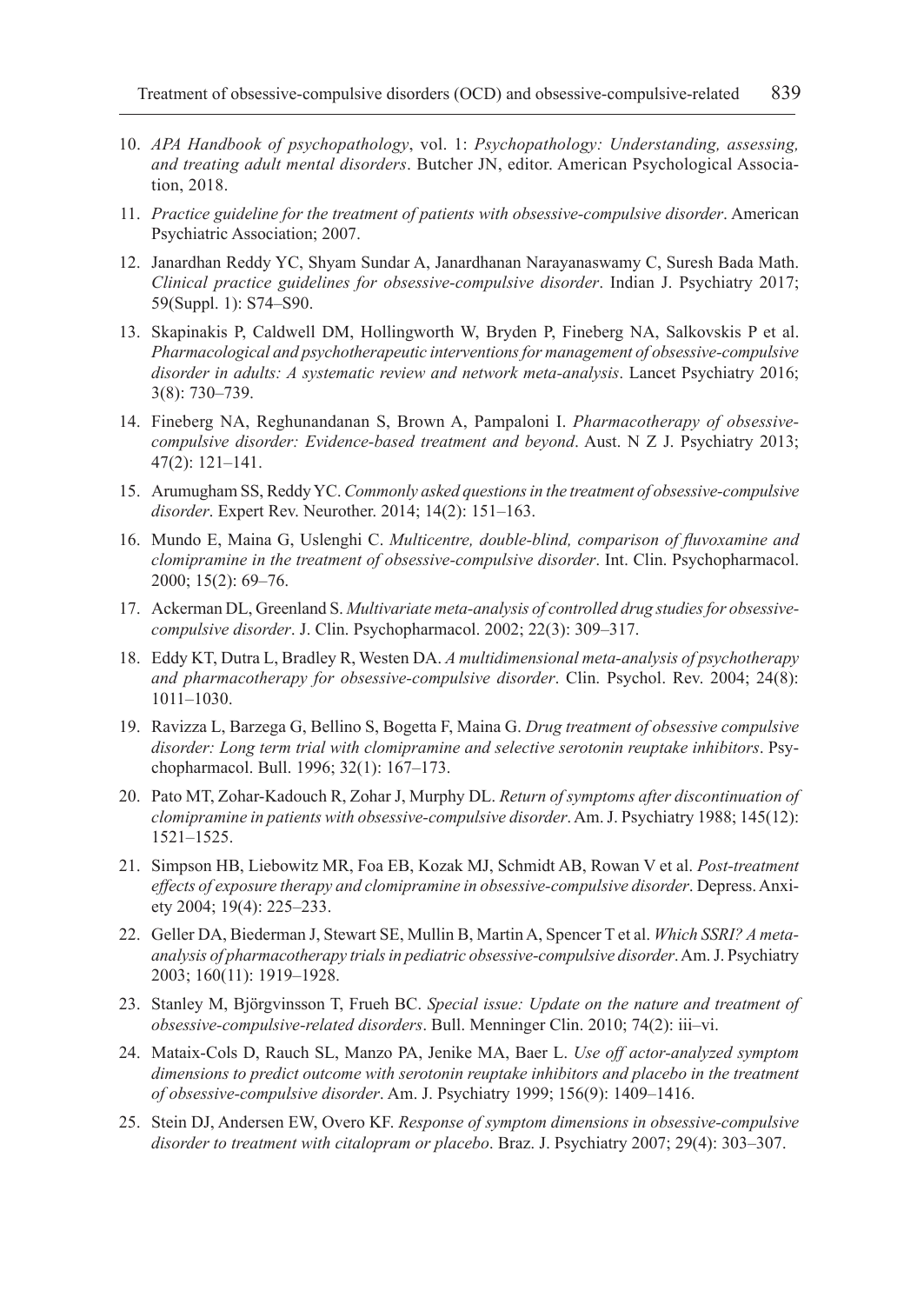- 26. Black DW, Monahan P, Gable J, Blum N, Clancy G, Baker P. *Hoarding and treatment response in 38 nondepressed subjects with obsessive-compulsive disorder*. J. Clin. Psychiatry 1998; 59(8): 420–425.
- 27. Starcevic V, Brakoulias V. *Symptom subtypes of obsessive-compulsive disorder: Are they relevant for treatment?* Aust. N Z J. Psychiatry 2008; 42(8): 651–661.
- 28. Erzegovesi S, Cavallini MC, Cavedini P, Diaferia G, Locatelli M, Bellodi L. *Clinical predictors of drug response in obsessive-compulsive disorder*. J. Clin. Psychopharmacol. 2001; 21(5): 488–492.
- 29. Shetti CN, Reddy YC, Kandavel T, Kashyap K, Singisetti S, Hiremath AS et al. *Clinical predictors of drug nonresponse in obsessive-compulsive disorder*. J. Clin. Psychiatry 2005; 66(12): 1517–1523.
- 30. Saxena S. *Pharmacotherapy of compulsive hoarding*. J. Clin. Psychol. 2011; 67(5): 477–484.
- 31. Memik NC, Gundogdu OY, Tural U. *Use of N-acetylcysteine in obsessive-compulsive and related disorders*. Klinik Psikofarmakoloji Bülteni – Bulletin of Clinical Psychopharmacology 2015; 25(2): 193–206.
- 32. Christensen H, Hadzi-Pavlovic D, Andrews G, Mattick R. *Behavior therapy and tricyclic medication in the treatment of obsessive-compulsive disorder: A quantitative review*. J. Consult. Clin. Psychol. 1987; 55(5): 701–711.
- 33. Jenike MA, Baer L, Minichiello WE, Rauch SL, Buttolph ML. *Placebo-controlled trial of fluoxetine and phenelzine for obsessive-compulsive disorder*. Am. J. Psychiatry 1997; 154(9): 1261–1264.
- 34. Fineberg NA, Gale TM. *Evidence-based pharmacotherapy of obsessive-compulsive disorder*. Int. J. Neuropsychopharmacol. 2005; 8(1): 107–129. Epub 2004 Sep 28
- 35. Saxena S, Sumner J. *Venlafaxine extended-release treatment of hoarding disorder*. Int. Clin. Psychopharmacol. 2014; 29(5): 266–273.
- 36. Bipeta R, Yerramilli SS. *Bupropion for the treatment of fluoxetine non-responsive trichotillomania: A case report*. J. Med. Case Rep. 2011; 5(1): 557.
- 37. Gawłowska-Sawosz M, Wolski M, Kamiński A, Albrecht P, Wolańczyk T. *Obsessive-compulsive symptoms and physical activity in patients with anorexia nervosa – possible relationships*. Psychiatr. Pol. 2016; 50(1): 127–142.
- 38. Hollander E, Baldini Rossi N, Sood E, Pallanti S. *Risperidone augmentation in treatment-resistant obsessive-compulsive disorder: A double-blind, placebo-controlled study*. Int. J. Neuropsychopharmacol. 2003; 6(4): 397–401.
- 39. McDougle CJ, Goodman WK, Price LH, Delgado PL, Krystal JH, Charney DS et al. *Neuroleptic addition in fluvoxamine-refractory obsessive-compulsive disorder*. Am. J. Psychiatry 1990; 147(5): 652–654.
- 40. Bogetto F, Bellino S, Vaschetto P, Ziero S. *Olanzapine augmentation in fluvoxamine-refractory obsessive compulsive disorder: A 12-week open trial*. Psychiatry Res. 2000; 96(2): 91–98.
- 41. McDougle CJ, Goodman WK, Leckman JF, Lee NC, Heninger GR, Price LH. *Haloperidol addition in fluvoxamine-refractory obsessive-compulsive disorder: A double-blind placebocontrolled study in patients with and without tics*. Arch. Gen. Psychiatry 1994; 51(4): 302–308.
- 42. McDougle CJ, Epperson CN, Pelton GH, Wasylink S, Price LH. *A double-blind, placebocontrolled study of risperidone addition in serotonin reuptake inhibitor-refractory obsessivecompulsive disorder*. Arch. Gen. Psychiatry 2000; 57(8): 794–801.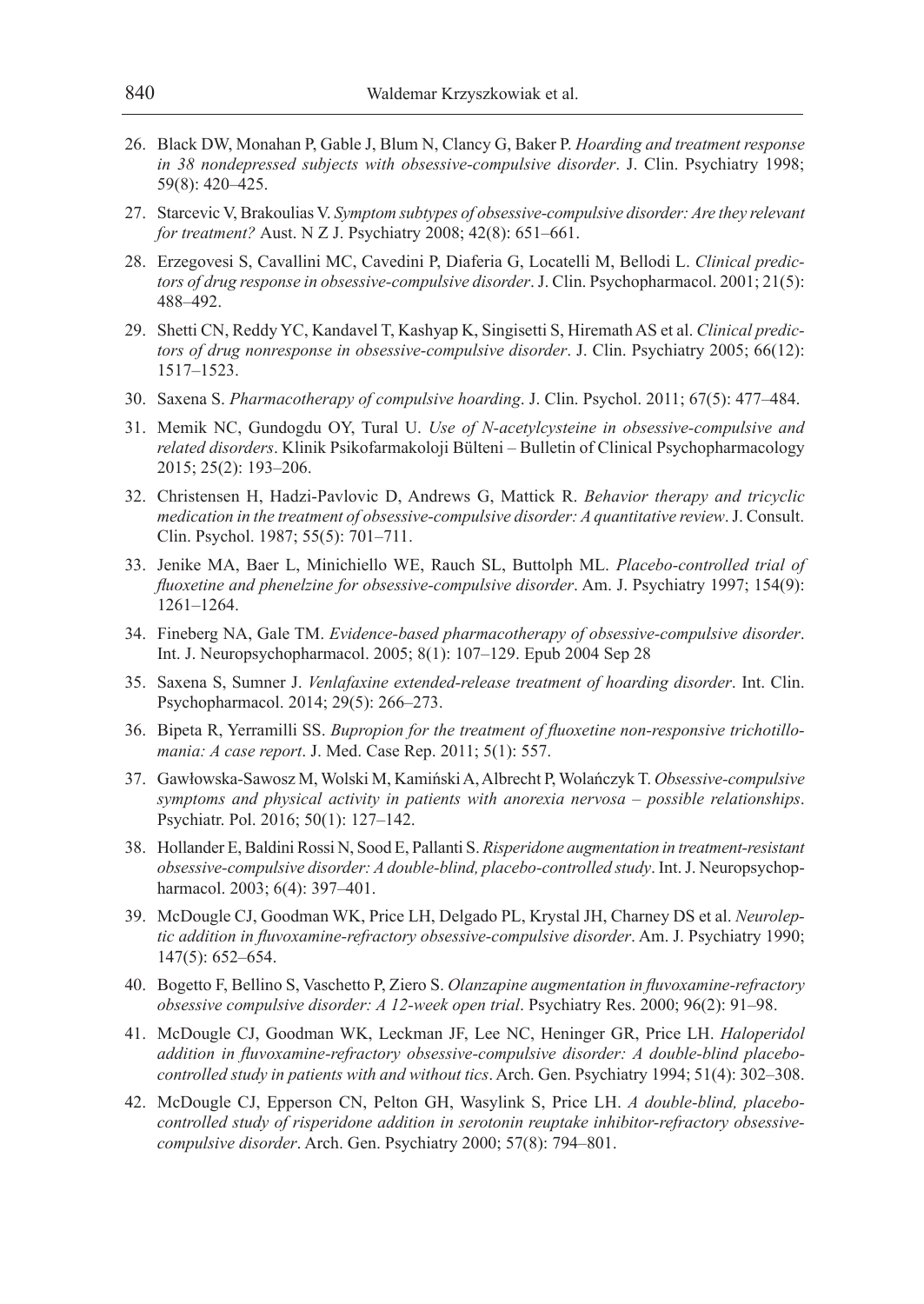- 43. Van Ameringen M, Mancini C, Patterson B, Bennett M, Oakman J. *A randomized, double-blind, placebo-controlled trial of olanzapine in the treatment of trichotillomania*. J. Clin. Psychiatry 2010; 71(10): 1336–1343. Epub 2010 Apr 20
- 44. Albert U, Di Salvo G, Solia F, Maina G. *Antipsychotics in treatment-resistant obsessive-compulsive disorder: Which antipsychotic, which dose and how long antipsychotic addition should be maintained*. Evidence-based Psychiatric Care 2016. S. 95–104.
- 45. Fonseka TM, Richter MA, Müller DJ. *Second generation antipsychotic-induced obsessivecompulsive symptoms in schizophrenia: A review of the experimental literature*. Curr. Psychiatry Rep. 2014; 16(11): 510.
- 46. Pittenger C, Kelmendi B, Wasylink S, Bloch MH, Coric V. *Riluzole augmentation in treatmentrefractory obsessive-compulsive disorder: A series of 13 cases, with long-term follow-up*. J. Clin. Psychopharmacol. 2008; 28(3): 363–367.
- 47. Coric V, Taskiran S, Pittenger C, Wasylink S, Mathalon DH, Valentine G et al. *Riluzole augmentation in treatment-resistant obsessive-compulsive disorder: An open-label trial*. Biol. Psychiatry 2005; 58(5): 424–428.
- 48. Stewart SE, Jenike EA, Hezel DM, Stack DE, Dodman NH, Shuster L et al. *A single-blinded case-control study of memantine in severe obsessive-compulsive disorder*. J. Clin. Psychopharmacol. 2010; 30(1): 34-39.
- 49. Grant JE, Odlaug BL, Kim SW. *N-acetylcysteine, a glutamate modulator, in the treatment of trichotillomania: A double-blind, placebo-controlled study*. Arch. Gen. Psychiatry 2009; 66(7): 756–763.
- 50. Moretti M. *Trichotillomania and comorbidity lamotrigine in a new perspective*. Neuropsychopharmacol. Hung. 2008; 10(4): 201–212.
- 51. Lochner C, Seedat S, Niehaus DJ, Stein DJ. *Topiramate in the treatment of trichotillomania: An open-label pilot study*. Int. Clin. Psychopharmacol. 2006; 21(5): 255–259.
- 52. Leombruni P, Gastaldi F. *Oxcarbazepine for the treatment of trichotillomania*. Clin. Neuropsychopharmacol. 2010; 33(2): 107–108.
- 53. Sharma V, Doobay M. *Lamotrigine-induced obsessive-compulsive disorder in patients with bipolar disorder*. CNS Spectr. 2018; 8: 1–5.
- 54. Saxena S. *Neurobiology and treatment of compulsive hoarding*. CNS Spectr. 2008; 13(9 Suppl. 14): 29–36.
- 55. Rocha da FF, Correa H, Teixeira AL. *Obsessive-compulsive disorder and immunology: A review*. Prog. Neuropsychopharmacol. Biol. Psychiatry 2008; 32(5): 1139–1146.
- 56. Groves PM, Thompson RF. *Habituation: A dual-process theory*. Psychol. Rev. 1970; 77(5): 419–450.
- 57. Craske MG, Kircanski K, Zelikowsky M, Mystkowski, J, Chowdhury N, Baker A. *Optimizing inhibitory learning during exposure therapy*. Behav. Res. Ther. 2008; 46(1): 5–27.
- 58. Foa EB, Kozak MJ. *Emotional processing of fear: Exposure to corrective information*. Psychol. Bull. 1986; 99(1): 20–35.
- 59. Hofmann SG. *Cognitive processes during fear acquisition and extinction in animals and humans: Implications for exposure therapy of anxiety disorders*. Clin. Psychol. Rev. 2008; 28(2): 199–210.
- 60. Denys D, Geus de F, Megen van HJ, Westenberg HG. *A double-blind, randomized, placebocontrolled trial of quetiapine addition in patients with obsessive-compulsive disorder refractory to serotonin reuptake inhibitors*. J. Clin. Psychiatry 2004; 65(8): 1040–1104.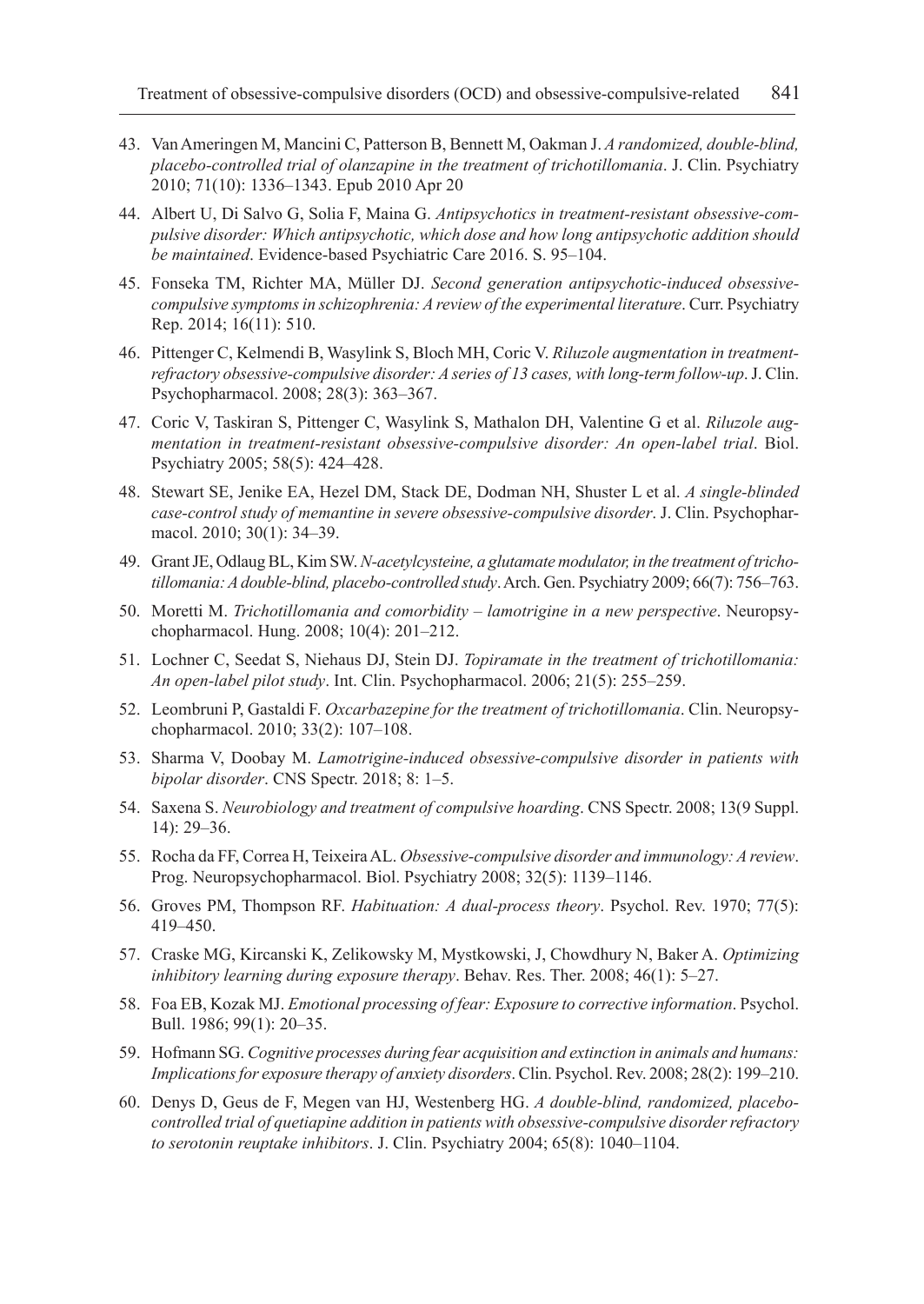- 61. Denys D, Burger H, Megen van H, Geus de F, Westenberg H. *A score for predicting response to pharmacotherapy in obsessive-compulsive disorder*. Int. Clin. Psychopharmacol. 2003; 18(6): 315–322.
- 62. Greist JH. *An integrated approach to treatment of obsessive compulsive disorder*. J. Clin. Psychiatry 1992; 53(Suppl): 38–41.
- 63. Rachman SJ, Hodgson RJ. *Obsessions and compulsions*. New York: Prentice Hall; 1980.
- 64. Foa EB, Steketee GS, Ozarow BJ. *Behavior therapy with obsessive compulsives: From theory to treatment*. In: Mavissakalian M, Turner SM, Michelson L, editors. *Obsessive compulsive disorder: Psychological and pharmacological treatments*. New York: Plenum Press; 1985. S. 49–129.
- 65. Fisher PL, Wells A. *How effective are cognitive and behavioral treatments for obsessivecompulsive disorder? A clinical significance analysis*. Behav. Res. Ther. 2005; 43(12): 1543–1558.
- 66. Feinstein SB, Fallon BA, Petkova E, Liebowitz MR. *Item-by-item factor analysis of the Yale-Brown Obsessive Compulsive Scale Symptom Checklist*. J. Neuropsychiatry Clin. Neurosci. 2003; 15(2): 187–193.
- 67. Tsao S, McKay D. *Behavioral avoidance tests and disgust in contamination fear: Distinctions from trait anxiety*. Behav. Res. Ther. 2004; 42(2): 207–216.
- 68. Jones MK, Menzies RG. *Danger ideation reduction therapy (DIRT) for obsessive-compulsive washers: A controlled trial*. Behav. Res. Ther. 1998; 36(10): 959–970.
- 69. Krochmalik A, Jones MK, Menzies RG. *Danger Ideation Reduction Therapy (DIRT) for treatment-resistant compulsive washing*. Behav. Res. Ther. 2001; 39(8): 897–912.
- 70. Summerfeldt LJ. *Understanding and treating incompleteness in obsessive-compulsive disorder*. J. Clin. Psychol. 2004; 60(11): 1155–1168.
- 71. Mayerovitch JI, Fort du GG, Kakuma R, Bland RC, Newman SC, Pinard G. *Treatment seeking for obsessive compulsive disorder: Role of obsessive-compulsive disorder symptoms and comorbid psychiatric diagnoses*. Compr. Psychiatry 2003; 44(2): 162–168.
- 72. Eisen JL, Coles ME, Shea TT, Pagano ME, Stout RL, Yen S et al. *Clarifying the convergence between obsessive-compulsive personality disorder criteria and obsessive-compulsive disorder*. J. Pers. Disord. 2006; 20(3): 294–305.
- 73. Twohig MP, Hayes SC, Plumb JC, Pruitt LD, Collins AB, Hazlett-Stevens H et al. *A randomized clinical trial of acceptance and commitment therapy versus progressive relaxation training for obsessive-compulsive disorder*. J. Consult. Clin. Psychol. 2010; 78(5): 705–716.
- 74. Delinsky SS, Wilson GT. *Mirror exposure for the treatment of body image disturbance*. Int. J. Eat. Disord. 2006; 39(2): 108–116.
- 75. Azrin NH, Nunn RG. *Habit reversal: A method for eliminating nervous habits and tics*. Behav. Res. Ther. 1973; 11(4): 619–628.
- 76. Walker DL, Ressler KJ, Lu KT, Davis M. *Facilitation of conditioned fear extinction by systemic administration or intra-amygdala infusions of D-cycloserine as assessed with fear-potentiated startle in rats*. J. Neurosci. 2002; 22(6): 2343–2351.
- 77. Simpson HB, Foa EB, Liebowitz MR, Huppert JD, Cahill S, Maher MJ et al. *Cognitive-behavioral therapy vs risperidone for augmenting serotonin reuptake inhibitors in obsessive-compulsive disorder: A randomized clinical trial*. JAMA Psychiatry 2013; 70(11): 1190–1199.